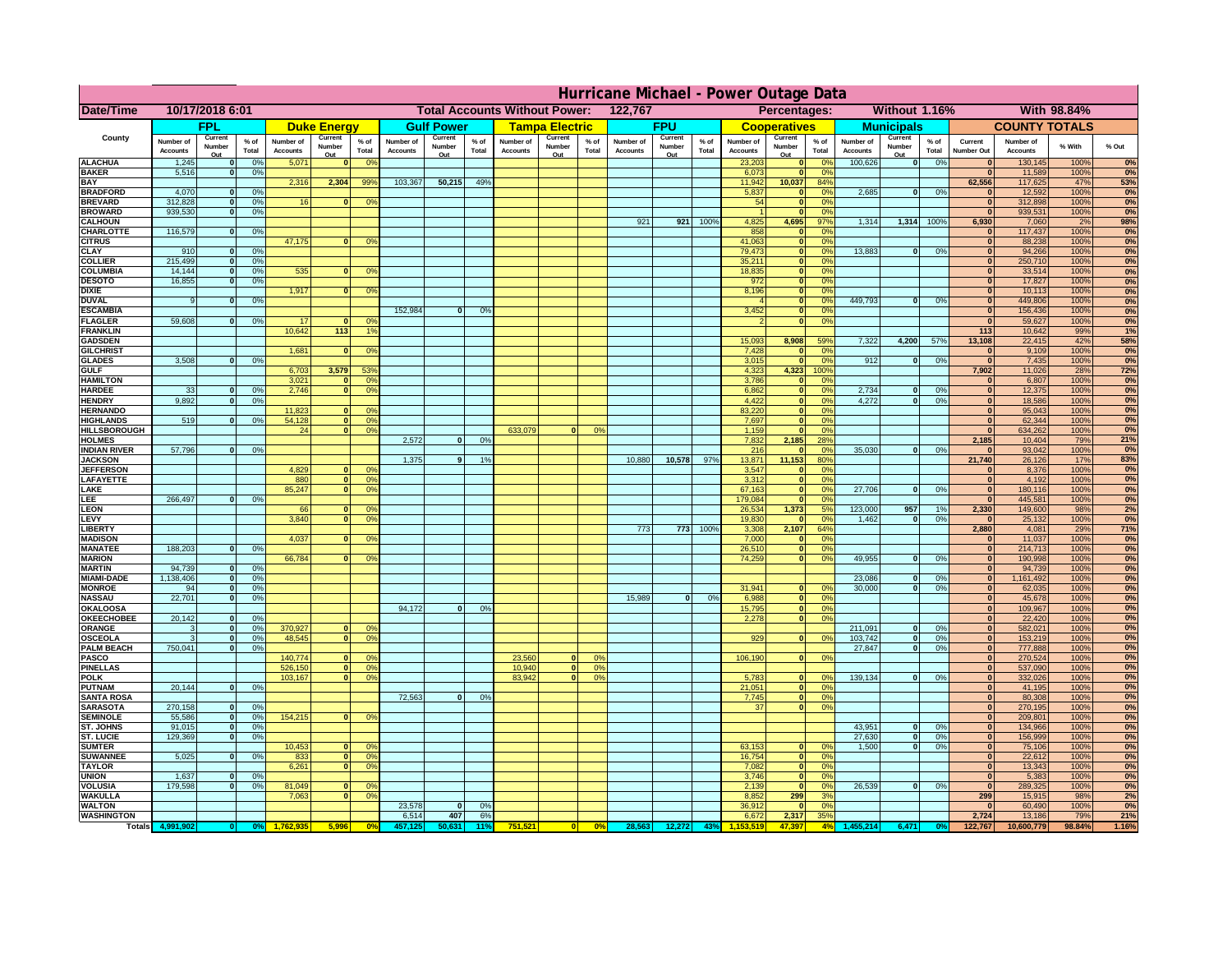# 10/17/2018 6:02 AM Hurricane Michael

| BAY<br>50,215<br><b>Gulf Power Company</b><br>103,367<br>48.58%<br>>5 days<br><b>JACKSON</b><br>13,824<br>80.34%<br>>5 days<br>West Florida Electric Cooperative, Inc.<br>11,106<br><b>JACKSON</b><br>10,578<br>97.22%<br>Florida Public Utilities Corporation<br>10,880<br>>5 days<br>BAY<br>>5 days<br>Gulf Coast Electric Cooperative, Inc.<br>11,942<br>10,037<br>84.05%<br>8,908<br>59.02%<br>Talquin Electric Cooperative, Inc.<br><b>GADSDEN</b><br>15,093<br>>5 days<br>GULF<br>Gulf Coast Electric Cooperative, Inc.<br>4,323<br>4,323<br>100.00%<br>>5 days<br>48<br><b>GULF</b><br>Duke Energy<br>6,703<br>3,579<br>53.39%<br>GADSDEN<br>City of Quincy<br>4,768<br>3,531<br>74.06%<br>>5 days<br>95.80%<br>West Florida Electric Cooperative, Inc.<br><b>CALHOUN</b><br>2,977<br>2,852<br>>5 days<br>BAY<br>2,304<br>99.48%<br>TBD<br>Duke Energy<br>2,316<br><b>HOLMES</b><br>7,539<br>2,185<br>28.98%<br>>5 days<br>West Florida Electric Cooperative, Inc.<br>2,107<br>63.69%<br>Talquin Electric Cooperative, Inc.<br><b>LIBERTY</b><br>3,308<br>>5 days<br>CALHOUN<br>1,843<br>99.73%<br>Gulf Coast Electric Cooperative, Inc.<br>1,848<br>>5 days<br>1,430<br>33.77%<br>West Florida Electric Cooperative, Inc.<br>WASHINGTON<br>4,235<br>>5 days<br>26,534<br>5.17%<br>Talquin Electric Cooperative, Inc.<br><b>LEON</b><br>1,373<br>>5 days<br>City of Blountstown<br>CALHOUN<br>1,314<br>1,314<br>100.00%<br>>5 days<br>48<br><b>LEON</b><br>123,000<br>957<br>0.78%<br>City of Tallahassee<br>921<br>>5 days<br>Florida Public Utilities Corporation<br>CALHOUN<br>921<br>100.00%<br>2,437<br>887<br>36.40%<br>Gulf Coast Electric Cooperative, Inc.<br><b>WASHINGTON</b><br>>5 days<br>LIBERTY<br>773<br>773<br>100.00%<br>Florida Public Utilities Corporation<br>>5 days<br>GADSDEN<br>669<br>57.52%<br>Chattahoochee Electric<br>1,163<br>>5 days<br>6,514<br>407<br>6.25%<br>$24$<br><b>Gulf Power Company</b><br>WASHINGTON<br><b>WAKULLA</b><br>299<br>3.38%<br>Talquin Electric Cooperative, Inc.<br>8,852<br>>5 days<br>10,642<br>113<br>1.06%<br>$24$<br><b>Duke Energy</b><br><b>FRANKLIN</b><br><b>JACKSON</b><br>47<br>47<br>>5 days<br>Gulf Coast Electric Cooperative, Inc.<br>100.00%<br><b>JACKSON</b><br>9<br>0.65%<br>$24$<br><b>Gulf Power Company</b><br>1,375<br>875<br>$\mathbf 0$<br>0.00%<br><b>TBD</b><br>Central Florida Electric Cooperative<br><b>ALACHUA</b><br><b>DIXIE</b><br>7,595<br>$\pmb{0}$<br>0.00%<br>TBD<br>Central Florida Electric Cooperative<br>7,424<br>$\mathbf 0$<br>0.00%<br>Central Florida Electric Cooperative<br><b>GILCHRIST</b><br>Restored<br>$\pmb{0}$<br>TBD<br>9<br>0.00%<br>Central Florida Electric Cooperative<br>LAFAYETTE<br>$\mathbf 0$<br>LEVY<br>17,513<br>0.00%<br>Central Florida Electric Cooperative<br>Restored<br>$\pmb{0}$<br>0.00%<br>TBD<br>Central Florida Electric Cooperative<br><b>MARION</b><br>9<br><b>HOLMES</b><br>293<br>$\mathbf 0$<br>0.00%<br>Restored<br>Choctawhatchee Electric Cooperative<br>15,795<br>$\pmb{0}$<br>0.00%<br>Choctawhatchee Electric Cooperative<br><b>OKALOOSA</b><br>Restored<br>$\mathbf 0$<br><b>SANTA ROSA</b><br>201<br>0.00%<br>Restored<br>Choctawhatchee Electric Cooperative<br>0<br>0.00%<br>Choctawhatchee Electric Cooperative<br><b>WALTON</b><br>36,812<br>Restored<br>$\mathbf 0$<br>0.00%<br><b>ALACHUA</b><br>4,426<br><b>TBD</b><br>City of Alachua<br>$\pmb{0}$<br><b>POLK</b><br>0.00%<br>City of Bartow<br>11,790<br>TBD<br>$\mathbf 0$<br><b>SUMTER</b><br>1,500<br>0.00%<br><b>TBD</b><br>City of Bushnell<br>0<br><b>HENDRY</b><br>0.00%<br>TBD<br>City of Clewiston<br>4,272<br>$\mathbf 0$<br>0.00%<br><b>TBD</b><br><b>POLK</b><br>2,379<br>City of Fort Meade<br>GADSDEN<br>0<br>0.00%<br>City of Havana<br>1,391<br>Restored<br>$\mathbf 0$<br>LAKE<br>0.00%<br><b>TBD</b><br>City of Leesburg<br>22,000<br>0<br><b>GLADES</b><br>912<br>0.00%<br>TBD<br>City of Moore Haven<br>LAKE<br>$\mathbf 0$<br>0.00%<br><b>TBD</b><br>City of Mount Dora<br>5,706<br><b>ALACHUA</b><br>0<br>0.00%<br><b>TBD</b><br>City of Newberry<br>1,727<br>$\pmb{0}$<br>City of Starke<br><b>BRADFORD</b><br>2,685<br>0.00%<br><b>TBD</b><br>$\mathbf 0$<br>35,030<br>0.00%<br>TBD<br>City of Vero Beach<br><b>INDIAN RIVER</b><br>City of Wauchula<br>$\pmb{0}$<br>0.00%<br>TBD<br>HARDEE<br>2,734<br>City of Williston<br>LEVY<br>0<br>TBD<br>1,462<br>0.00%<br>City of Winter Park<br>ORANGE<br>$\mathbf 0$<br>0.00%<br><b>TBD</b><br>13,941<br><b>ALACHUA</b><br>0<br>TBD<br>Clay Electric Cooperative<br>22,328<br>0.00%<br><b>BAKER</b><br>$\mathsf{O}\xspace$<br>0.00%<br>TBD<br>Clay Electric Cooperative<br>2,476<br>0<br><b>BRADFORD</b><br>0.00%<br>TBD<br>Clay Electric Cooperative<br>5,837<br><b>CLAY</b><br>$\mathsf{O}\xspace$<br>0.00%<br>TBD<br>Clay Electric Cooperative<br>79,473<br>COLUMBIA<br>0<br>0.00%<br>Clay Electric Cooperative<br>16,922<br>TBD<br>Clay Electric Cooperative<br><b>DUVAL</b><br>$\mathsf{O}\xspace$<br>0.00%<br><b>TBD</b><br>$\overline{4}$<br><b>FLAGLER</b><br>$\overline{2}$<br>0<br>0.00%<br>Clay Electric Cooperative<br>TBD<br>$\overline{4}$<br>$\pmb{0}$<br>Clay Electric Cooperative<br><b>GILCHRIST</b><br>0.00%<br><b>TBD</b><br>Clay Electric Cooperative<br>2,239<br>0<br>0.00%<br>TBD<br>LAKE<br>$\pmb{0}$<br>LEVY<br>712<br>0.00%<br><b>TBD</b><br>Clay Electric Cooperative<br>$\pmb{0}$<br><b>MARION</b><br>16,301<br>0.00%<br>TBD<br>Clay Electric Cooperative<br>$\pmb{0}$<br>21,051<br>0.00%<br><b>TBD</b><br>Clay Electric Cooperative<br><b>PUTNAM</b><br>5<br>0<br>0.00%<br>TBD<br>Clay Electric Cooperative<br>SUWANNEE<br>$\pmb{0}$<br>3,746<br>0.00%<br>TBD<br>Clay Electric Cooperative<br><b>UNION</b><br>$\pmb{0}$<br>0.00%<br>TBD<br>Clay Electric Cooperative<br>VOLUSIA<br>2,139<br>$\pmb{0}$<br><b>ALACHUA</b><br>5,071<br>0.00%<br>Restored<br>Duke Energy<br>0<br><b>BREVARD</b><br>16<br>0.00%<br>Restored<br>Duke Energy<br>$\pmb{0}$<br><b>CITRUS</b><br>47,175<br>0.00%<br>Restored<br><b>Duke Energy</b><br>COLUMBIA<br>535<br>0<br>0.00%<br>Restored<br>Duke Energy<br>$\pmb{0}$<br><b>DIXIE</b><br>1,917<br>0.00%<br>Restored<br><b>Duke Energy</b><br><b>FLAGLER</b><br>17<br>0<br>0.00%<br>Restored<br>Duke Energy<br>$\pmb{0}$<br><b>GILCHRIST</b><br>1,681<br>0.00%<br>Restored<br>Duke Energy | <b>Power Provider</b> | <b>County</b> | <b>Number of Customers</b> | <b>Current Number Out</b> | <b>Outage Percentage</b> | <b>Estimated Restore Time</b> |
|-----------------------------------------------------------------------------------------------------------------------------------------------------------------------------------------------------------------------------------------------------------------------------------------------------------------------------------------------------------------------------------------------------------------------------------------------------------------------------------------------------------------------------------------------------------------------------------------------------------------------------------------------------------------------------------------------------------------------------------------------------------------------------------------------------------------------------------------------------------------------------------------------------------------------------------------------------------------------------------------------------------------------------------------------------------------------------------------------------------------------------------------------------------------------------------------------------------------------------------------------------------------------------------------------------------------------------------------------------------------------------------------------------------------------------------------------------------------------------------------------------------------------------------------------------------------------------------------------------------------------------------------------------------------------------------------------------------------------------------------------------------------------------------------------------------------------------------------------------------------------------------------------------------------------------------------------------------------------------------------------------------------------------------------------------------------------------------------------------------------------------------------------------------------------------------------------------------------------------------------------------------------------------------------------------------------------------------------------------------------------------------------------------------------------------------------------------------------------------------------------------------------------------------------------------------------------------------------------------------------------------------------------------------------------------------------------------------------------------------------------------------------------------------------------------------------------------------------------------------------------------------------------------------------------------------------------------------------------------------------------------------------------------------------------------------------------------------------------------------------------------------------------------------------------------------------------------------------------------------------------------------------------------------------------------------------------------------------------------------------------------------------------------------------------------------------------------------------------------------------------------------------------------------------------------------------------------------------------------------------------------------------------------------------------------------------------------------------------------------------------------------------------------------------------------------------------------------------------------------------------------------------------------------------------------------------------------------------------------------------------------------------------------------------------------------------------------------------------------------------------------------------------------------------------------------------------------------------------------------------------------------------------------------------------------------------------------------------------------------------------------------------------------------------------------------------------------------------------------------------------------------------------------------------------------------------------------------------------------------------------------------------------------------------------------------------------------------------------------------------------------------------------------------------------------------------------------------------------------------------------------------------------------------------------------------------------------------------------------------------------------------------------------------------------------------------------------------------------------------------------------------------------------------------------------------------------------------------------------------------------------------------------------------------------------------------------------------------------------------------------------------------------------------------------------------------------------------------------------------------------------------------------------------------------------------------------------------------------------------------------------------------------------------------------------------------------------------------------------------------------------------------------------------------------------------------------------------------------------------------------------------------------------------------------------------------------------------------------------------------------------------------------------------------------------------------------------------------------------------------------------------------------------------------------------------------------------------------------------------------------------------------------------------------------------------------------------------------|-----------------------|---------------|----------------------------|---------------------------|--------------------------|-------------------------------|
|                                                                                                                                                                                                                                                                                                                                                                                                                                                                                                                                                                                                                                                                                                                                                                                                                                                                                                                                                                                                                                                                                                                                                                                                                                                                                                                                                                                                                                                                                                                                                                                                                                                                                                                                                                                                                                                                                                                                                                                                                                                                                                                                                                                                                                                                                                                                                                                                                                                                                                                                                                                                                                                                                                                                                                                                                                                                                                                                                                                                                                                                                                                                                                                                                                                                                                                                                                                                                                                                                                                                                                                                                                                                                                                                                                                                                                                                                                                                                                                                                                                                                                                                                                                                                                                                                                                                                                                                                                                                                                                                                                                                                                                                                                                                                                                                                                                                                                                                                                                                                                                                                                                                                                                                                                                                                                                                                                                                                                                                                                                                                                                                                                                                                                                                                                                                                                                                                                                                                                                                                                                                                                                                                                                                                                                                                                                                         |                       |               |                            |                           |                          |                               |
|                                                                                                                                                                                                                                                                                                                                                                                                                                                                                                                                                                                                                                                                                                                                                                                                                                                                                                                                                                                                                                                                                                                                                                                                                                                                                                                                                                                                                                                                                                                                                                                                                                                                                                                                                                                                                                                                                                                                                                                                                                                                                                                                                                                                                                                                                                                                                                                                                                                                                                                                                                                                                                                                                                                                                                                                                                                                                                                                                                                                                                                                                                                                                                                                                                                                                                                                                                                                                                                                                                                                                                                                                                                                                                                                                                                                                                                                                                                                                                                                                                                                                                                                                                                                                                                                                                                                                                                                                                                                                                                                                                                                                                                                                                                                                                                                                                                                                                                                                                                                                                                                                                                                                                                                                                                                                                                                                                                                                                                                                                                                                                                                                                                                                                                                                                                                                                                                                                                                                                                                                                                                                                                                                                                                                                                                                                                                         |                       |               |                            |                           |                          |                               |
|                                                                                                                                                                                                                                                                                                                                                                                                                                                                                                                                                                                                                                                                                                                                                                                                                                                                                                                                                                                                                                                                                                                                                                                                                                                                                                                                                                                                                                                                                                                                                                                                                                                                                                                                                                                                                                                                                                                                                                                                                                                                                                                                                                                                                                                                                                                                                                                                                                                                                                                                                                                                                                                                                                                                                                                                                                                                                                                                                                                                                                                                                                                                                                                                                                                                                                                                                                                                                                                                                                                                                                                                                                                                                                                                                                                                                                                                                                                                                                                                                                                                                                                                                                                                                                                                                                                                                                                                                                                                                                                                                                                                                                                                                                                                                                                                                                                                                                                                                                                                                                                                                                                                                                                                                                                                                                                                                                                                                                                                                                                                                                                                                                                                                                                                                                                                                                                                                                                                                                                                                                                                                                                                                                                                                                                                                                                                         |                       |               |                            |                           |                          |                               |
|                                                                                                                                                                                                                                                                                                                                                                                                                                                                                                                                                                                                                                                                                                                                                                                                                                                                                                                                                                                                                                                                                                                                                                                                                                                                                                                                                                                                                                                                                                                                                                                                                                                                                                                                                                                                                                                                                                                                                                                                                                                                                                                                                                                                                                                                                                                                                                                                                                                                                                                                                                                                                                                                                                                                                                                                                                                                                                                                                                                                                                                                                                                                                                                                                                                                                                                                                                                                                                                                                                                                                                                                                                                                                                                                                                                                                                                                                                                                                                                                                                                                                                                                                                                                                                                                                                                                                                                                                                                                                                                                                                                                                                                                                                                                                                                                                                                                                                                                                                                                                                                                                                                                                                                                                                                                                                                                                                                                                                                                                                                                                                                                                                                                                                                                                                                                                                                                                                                                                                                                                                                                                                                                                                                                                                                                                                                                         |                       |               |                            |                           |                          |                               |
|                                                                                                                                                                                                                                                                                                                                                                                                                                                                                                                                                                                                                                                                                                                                                                                                                                                                                                                                                                                                                                                                                                                                                                                                                                                                                                                                                                                                                                                                                                                                                                                                                                                                                                                                                                                                                                                                                                                                                                                                                                                                                                                                                                                                                                                                                                                                                                                                                                                                                                                                                                                                                                                                                                                                                                                                                                                                                                                                                                                                                                                                                                                                                                                                                                                                                                                                                                                                                                                                                                                                                                                                                                                                                                                                                                                                                                                                                                                                                                                                                                                                                                                                                                                                                                                                                                                                                                                                                                                                                                                                                                                                                                                                                                                                                                                                                                                                                                                                                                                                                                                                                                                                                                                                                                                                                                                                                                                                                                                                                                                                                                                                                                                                                                                                                                                                                                                                                                                                                                                                                                                                                                                                                                                                                                                                                                                                         |                       |               |                            |                           |                          |                               |
|                                                                                                                                                                                                                                                                                                                                                                                                                                                                                                                                                                                                                                                                                                                                                                                                                                                                                                                                                                                                                                                                                                                                                                                                                                                                                                                                                                                                                                                                                                                                                                                                                                                                                                                                                                                                                                                                                                                                                                                                                                                                                                                                                                                                                                                                                                                                                                                                                                                                                                                                                                                                                                                                                                                                                                                                                                                                                                                                                                                                                                                                                                                                                                                                                                                                                                                                                                                                                                                                                                                                                                                                                                                                                                                                                                                                                                                                                                                                                                                                                                                                                                                                                                                                                                                                                                                                                                                                                                                                                                                                                                                                                                                                                                                                                                                                                                                                                                                                                                                                                                                                                                                                                                                                                                                                                                                                                                                                                                                                                                                                                                                                                                                                                                                                                                                                                                                                                                                                                                                                                                                                                                                                                                                                                                                                                                                                         |                       |               |                            |                           |                          |                               |
|                                                                                                                                                                                                                                                                                                                                                                                                                                                                                                                                                                                                                                                                                                                                                                                                                                                                                                                                                                                                                                                                                                                                                                                                                                                                                                                                                                                                                                                                                                                                                                                                                                                                                                                                                                                                                                                                                                                                                                                                                                                                                                                                                                                                                                                                                                                                                                                                                                                                                                                                                                                                                                                                                                                                                                                                                                                                                                                                                                                                                                                                                                                                                                                                                                                                                                                                                                                                                                                                                                                                                                                                                                                                                                                                                                                                                                                                                                                                                                                                                                                                                                                                                                                                                                                                                                                                                                                                                                                                                                                                                                                                                                                                                                                                                                                                                                                                                                                                                                                                                                                                                                                                                                                                                                                                                                                                                                                                                                                                                                                                                                                                                                                                                                                                                                                                                                                                                                                                                                                                                                                                                                                                                                                                                                                                                                                                         |                       |               |                            |                           |                          |                               |
|                                                                                                                                                                                                                                                                                                                                                                                                                                                                                                                                                                                                                                                                                                                                                                                                                                                                                                                                                                                                                                                                                                                                                                                                                                                                                                                                                                                                                                                                                                                                                                                                                                                                                                                                                                                                                                                                                                                                                                                                                                                                                                                                                                                                                                                                                                                                                                                                                                                                                                                                                                                                                                                                                                                                                                                                                                                                                                                                                                                                                                                                                                                                                                                                                                                                                                                                                                                                                                                                                                                                                                                                                                                                                                                                                                                                                                                                                                                                                                                                                                                                                                                                                                                                                                                                                                                                                                                                                                                                                                                                                                                                                                                                                                                                                                                                                                                                                                                                                                                                                                                                                                                                                                                                                                                                                                                                                                                                                                                                                                                                                                                                                                                                                                                                                                                                                                                                                                                                                                                                                                                                                                                                                                                                                                                                                                                                         |                       |               |                            |                           |                          |                               |
|                                                                                                                                                                                                                                                                                                                                                                                                                                                                                                                                                                                                                                                                                                                                                                                                                                                                                                                                                                                                                                                                                                                                                                                                                                                                                                                                                                                                                                                                                                                                                                                                                                                                                                                                                                                                                                                                                                                                                                                                                                                                                                                                                                                                                                                                                                                                                                                                                                                                                                                                                                                                                                                                                                                                                                                                                                                                                                                                                                                                                                                                                                                                                                                                                                                                                                                                                                                                                                                                                                                                                                                                                                                                                                                                                                                                                                                                                                                                                                                                                                                                                                                                                                                                                                                                                                                                                                                                                                                                                                                                                                                                                                                                                                                                                                                                                                                                                                                                                                                                                                                                                                                                                                                                                                                                                                                                                                                                                                                                                                                                                                                                                                                                                                                                                                                                                                                                                                                                                                                                                                                                                                                                                                                                                                                                                                                                         |                       |               |                            |                           |                          |                               |
|                                                                                                                                                                                                                                                                                                                                                                                                                                                                                                                                                                                                                                                                                                                                                                                                                                                                                                                                                                                                                                                                                                                                                                                                                                                                                                                                                                                                                                                                                                                                                                                                                                                                                                                                                                                                                                                                                                                                                                                                                                                                                                                                                                                                                                                                                                                                                                                                                                                                                                                                                                                                                                                                                                                                                                                                                                                                                                                                                                                                                                                                                                                                                                                                                                                                                                                                                                                                                                                                                                                                                                                                                                                                                                                                                                                                                                                                                                                                                                                                                                                                                                                                                                                                                                                                                                                                                                                                                                                                                                                                                                                                                                                                                                                                                                                                                                                                                                                                                                                                                                                                                                                                                                                                                                                                                                                                                                                                                                                                                                                                                                                                                                                                                                                                                                                                                                                                                                                                                                                                                                                                                                                                                                                                                                                                                                                                         |                       |               |                            |                           |                          |                               |
|                                                                                                                                                                                                                                                                                                                                                                                                                                                                                                                                                                                                                                                                                                                                                                                                                                                                                                                                                                                                                                                                                                                                                                                                                                                                                                                                                                                                                                                                                                                                                                                                                                                                                                                                                                                                                                                                                                                                                                                                                                                                                                                                                                                                                                                                                                                                                                                                                                                                                                                                                                                                                                                                                                                                                                                                                                                                                                                                                                                                                                                                                                                                                                                                                                                                                                                                                                                                                                                                                                                                                                                                                                                                                                                                                                                                                                                                                                                                                                                                                                                                                                                                                                                                                                                                                                                                                                                                                                                                                                                                                                                                                                                                                                                                                                                                                                                                                                                                                                                                                                                                                                                                                                                                                                                                                                                                                                                                                                                                                                                                                                                                                                                                                                                                                                                                                                                                                                                                                                                                                                                                                                                                                                                                                                                                                                                                         |                       |               |                            |                           |                          |                               |
|                                                                                                                                                                                                                                                                                                                                                                                                                                                                                                                                                                                                                                                                                                                                                                                                                                                                                                                                                                                                                                                                                                                                                                                                                                                                                                                                                                                                                                                                                                                                                                                                                                                                                                                                                                                                                                                                                                                                                                                                                                                                                                                                                                                                                                                                                                                                                                                                                                                                                                                                                                                                                                                                                                                                                                                                                                                                                                                                                                                                                                                                                                                                                                                                                                                                                                                                                                                                                                                                                                                                                                                                                                                                                                                                                                                                                                                                                                                                                                                                                                                                                                                                                                                                                                                                                                                                                                                                                                                                                                                                                                                                                                                                                                                                                                                                                                                                                                                                                                                                                                                                                                                                                                                                                                                                                                                                                                                                                                                                                                                                                                                                                                                                                                                                                                                                                                                                                                                                                                                                                                                                                                                                                                                                                                                                                                                                         |                       |               |                            |                           |                          |                               |
|                                                                                                                                                                                                                                                                                                                                                                                                                                                                                                                                                                                                                                                                                                                                                                                                                                                                                                                                                                                                                                                                                                                                                                                                                                                                                                                                                                                                                                                                                                                                                                                                                                                                                                                                                                                                                                                                                                                                                                                                                                                                                                                                                                                                                                                                                                                                                                                                                                                                                                                                                                                                                                                                                                                                                                                                                                                                                                                                                                                                                                                                                                                                                                                                                                                                                                                                                                                                                                                                                                                                                                                                                                                                                                                                                                                                                                                                                                                                                                                                                                                                                                                                                                                                                                                                                                                                                                                                                                                                                                                                                                                                                                                                                                                                                                                                                                                                                                                                                                                                                                                                                                                                                                                                                                                                                                                                                                                                                                                                                                                                                                                                                                                                                                                                                                                                                                                                                                                                                                                                                                                                                                                                                                                                                                                                                                                                         |                       |               |                            |                           |                          |                               |
|                                                                                                                                                                                                                                                                                                                                                                                                                                                                                                                                                                                                                                                                                                                                                                                                                                                                                                                                                                                                                                                                                                                                                                                                                                                                                                                                                                                                                                                                                                                                                                                                                                                                                                                                                                                                                                                                                                                                                                                                                                                                                                                                                                                                                                                                                                                                                                                                                                                                                                                                                                                                                                                                                                                                                                                                                                                                                                                                                                                                                                                                                                                                                                                                                                                                                                                                                                                                                                                                                                                                                                                                                                                                                                                                                                                                                                                                                                                                                                                                                                                                                                                                                                                                                                                                                                                                                                                                                                                                                                                                                                                                                                                                                                                                                                                                                                                                                                                                                                                                                                                                                                                                                                                                                                                                                                                                                                                                                                                                                                                                                                                                                                                                                                                                                                                                                                                                                                                                                                                                                                                                                                                                                                                                                                                                                                                                         |                       |               |                            |                           |                          |                               |
|                                                                                                                                                                                                                                                                                                                                                                                                                                                                                                                                                                                                                                                                                                                                                                                                                                                                                                                                                                                                                                                                                                                                                                                                                                                                                                                                                                                                                                                                                                                                                                                                                                                                                                                                                                                                                                                                                                                                                                                                                                                                                                                                                                                                                                                                                                                                                                                                                                                                                                                                                                                                                                                                                                                                                                                                                                                                                                                                                                                                                                                                                                                                                                                                                                                                                                                                                                                                                                                                                                                                                                                                                                                                                                                                                                                                                                                                                                                                                                                                                                                                                                                                                                                                                                                                                                                                                                                                                                                                                                                                                                                                                                                                                                                                                                                                                                                                                                                                                                                                                                                                                                                                                                                                                                                                                                                                                                                                                                                                                                                                                                                                                                                                                                                                                                                                                                                                                                                                                                                                                                                                                                                                                                                                                                                                                                                                         |                       |               |                            |                           |                          |                               |
|                                                                                                                                                                                                                                                                                                                                                                                                                                                                                                                                                                                                                                                                                                                                                                                                                                                                                                                                                                                                                                                                                                                                                                                                                                                                                                                                                                                                                                                                                                                                                                                                                                                                                                                                                                                                                                                                                                                                                                                                                                                                                                                                                                                                                                                                                                                                                                                                                                                                                                                                                                                                                                                                                                                                                                                                                                                                                                                                                                                                                                                                                                                                                                                                                                                                                                                                                                                                                                                                                                                                                                                                                                                                                                                                                                                                                                                                                                                                                                                                                                                                                                                                                                                                                                                                                                                                                                                                                                                                                                                                                                                                                                                                                                                                                                                                                                                                                                                                                                                                                                                                                                                                                                                                                                                                                                                                                                                                                                                                                                                                                                                                                                                                                                                                                                                                                                                                                                                                                                                                                                                                                                                                                                                                                                                                                                                                         |                       |               |                            |                           |                          |                               |
|                                                                                                                                                                                                                                                                                                                                                                                                                                                                                                                                                                                                                                                                                                                                                                                                                                                                                                                                                                                                                                                                                                                                                                                                                                                                                                                                                                                                                                                                                                                                                                                                                                                                                                                                                                                                                                                                                                                                                                                                                                                                                                                                                                                                                                                                                                                                                                                                                                                                                                                                                                                                                                                                                                                                                                                                                                                                                                                                                                                                                                                                                                                                                                                                                                                                                                                                                                                                                                                                                                                                                                                                                                                                                                                                                                                                                                                                                                                                                                                                                                                                                                                                                                                                                                                                                                                                                                                                                                                                                                                                                                                                                                                                                                                                                                                                                                                                                                                                                                                                                                                                                                                                                                                                                                                                                                                                                                                                                                                                                                                                                                                                                                                                                                                                                                                                                                                                                                                                                                                                                                                                                                                                                                                                                                                                                                                                         |                       |               |                            |                           |                          |                               |
|                                                                                                                                                                                                                                                                                                                                                                                                                                                                                                                                                                                                                                                                                                                                                                                                                                                                                                                                                                                                                                                                                                                                                                                                                                                                                                                                                                                                                                                                                                                                                                                                                                                                                                                                                                                                                                                                                                                                                                                                                                                                                                                                                                                                                                                                                                                                                                                                                                                                                                                                                                                                                                                                                                                                                                                                                                                                                                                                                                                                                                                                                                                                                                                                                                                                                                                                                                                                                                                                                                                                                                                                                                                                                                                                                                                                                                                                                                                                                                                                                                                                                                                                                                                                                                                                                                                                                                                                                                                                                                                                                                                                                                                                                                                                                                                                                                                                                                                                                                                                                                                                                                                                                                                                                                                                                                                                                                                                                                                                                                                                                                                                                                                                                                                                                                                                                                                                                                                                                                                                                                                                                                                                                                                                                                                                                                                                         |                       |               |                            |                           |                          |                               |
|                                                                                                                                                                                                                                                                                                                                                                                                                                                                                                                                                                                                                                                                                                                                                                                                                                                                                                                                                                                                                                                                                                                                                                                                                                                                                                                                                                                                                                                                                                                                                                                                                                                                                                                                                                                                                                                                                                                                                                                                                                                                                                                                                                                                                                                                                                                                                                                                                                                                                                                                                                                                                                                                                                                                                                                                                                                                                                                                                                                                                                                                                                                                                                                                                                                                                                                                                                                                                                                                                                                                                                                                                                                                                                                                                                                                                                                                                                                                                                                                                                                                                                                                                                                                                                                                                                                                                                                                                                                                                                                                                                                                                                                                                                                                                                                                                                                                                                                                                                                                                                                                                                                                                                                                                                                                                                                                                                                                                                                                                                                                                                                                                                                                                                                                                                                                                                                                                                                                                                                                                                                                                                                                                                                                                                                                                                                                         |                       |               |                            |                           |                          |                               |
|                                                                                                                                                                                                                                                                                                                                                                                                                                                                                                                                                                                                                                                                                                                                                                                                                                                                                                                                                                                                                                                                                                                                                                                                                                                                                                                                                                                                                                                                                                                                                                                                                                                                                                                                                                                                                                                                                                                                                                                                                                                                                                                                                                                                                                                                                                                                                                                                                                                                                                                                                                                                                                                                                                                                                                                                                                                                                                                                                                                                                                                                                                                                                                                                                                                                                                                                                                                                                                                                                                                                                                                                                                                                                                                                                                                                                                                                                                                                                                                                                                                                                                                                                                                                                                                                                                                                                                                                                                                                                                                                                                                                                                                                                                                                                                                                                                                                                                                                                                                                                                                                                                                                                                                                                                                                                                                                                                                                                                                                                                                                                                                                                                                                                                                                                                                                                                                                                                                                                                                                                                                                                                                                                                                                                                                                                                                                         |                       |               |                            |                           |                          |                               |
|                                                                                                                                                                                                                                                                                                                                                                                                                                                                                                                                                                                                                                                                                                                                                                                                                                                                                                                                                                                                                                                                                                                                                                                                                                                                                                                                                                                                                                                                                                                                                                                                                                                                                                                                                                                                                                                                                                                                                                                                                                                                                                                                                                                                                                                                                                                                                                                                                                                                                                                                                                                                                                                                                                                                                                                                                                                                                                                                                                                                                                                                                                                                                                                                                                                                                                                                                                                                                                                                                                                                                                                                                                                                                                                                                                                                                                                                                                                                                                                                                                                                                                                                                                                                                                                                                                                                                                                                                                                                                                                                                                                                                                                                                                                                                                                                                                                                                                                                                                                                                                                                                                                                                                                                                                                                                                                                                                                                                                                                                                                                                                                                                                                                                                                                                                                                                                                                                                                                                                                                                                                                                                                                                                                                                                                                                                                                         |                       |               |                            |                           |                          |                               |
|                                                                                                                                                                                                                                                                                                                                                                                                                                                                                                                                                                                                                                                                                                                                                                                                                                                                                                                                                                                                                                                                                                                                                                                                                                                                                                                                                                                                                                                                                                                                                                                                                                                                                                                                                                                                                                                                                                                                                                                                                                                                                                                                                                                                                                                                                                                                                                                                                                                                                                                                                                                                                                                                                                                                                                                                                                                                                                                                                                                                                                                                                                                                                                                                                                                                                                                                                                                                                                                                                                                                                                                                                                                                                                                                                                                                                                                                                                                                                                                                                                                                                                                                                                                                                                                                                                                                                                                                                                                                                                                                                                                                                                                                                                                                                                                                                                                                                                                                                                                                                                                                                                                                                                                                                                                                                                                                                                                                                                                                                                                                                                                                                                                                                                                                                                                                                                                                                                                                                                                                                                                                                                                                                                                                                                                                                                                                         |                       |               |                            |                           |                          |                               |
|                                                                                                                                                                                                                                                                                                                                                                                                                                                                                                                                                                                                                                                                                                                                                                                                                                                                                                                                                                                                                                                                                                                                                                                                                                                                                                                                                                                                                                                                                                                                                                                                                                                                                                                                                                                                                                                                                                                                                                                                                                                                                                                                                                                                                                                                                                                                                                                                                                                                                                                                                                                                                                                                                                                                                                                                                                                                                                                                                                                                                                                                                                                                                                                                                                                                                                                                                                                                                                                                                                                                                                                                                                                                                                                                                                                                                                                                                                                                                                                                                                                                                                                                                                                                                                                                                                                                                                                                                                                                                                                                                                                                                                                                                                                                                                                                                                                                                                                                                                                                                                                                                                                                                                                                                                                                                                                                                                                                                                                                                                                                                                                                                                                                                                                                                                                                                                                                                                                                                                                                                                                                                                                                                                                                                                                                                                                                         |                       |               |                            |                           |                          |                               |
|                                                                                                                                                                                                                                                                                                                                                                                                                                                                                                                                                                                                                                                                                                                                                                                                                                                                                                                                                                                                                                                                                                                                                                                                                                                                                                                                                                                                                                                                                                                                                                                                                                                                                                                                                                                                                                                                                                                                                                                                                                                                                                                                                                                                                                                                                                                                                                                                                                                                                                                                                                                                                                                                                                                                                                                                                                                                                                                                                                                                                                                                                                                                                                                                                                                                                                                                                                                                                                                                                                                                                                                                                                                                                                                                                                                                                                                                                                                                                                                                                                                                                                                                                                                                                                                                                                                                                                                                                                                                                                                                                                                                                                                                                                                                                                                                                                                                                                                                                                                                                                                                                                                                                                                                                                                                                                                                                                                                                                                                                                                                                                                                                                                                                                                                                                                                                                                                                                                                                                                                                                                                                                                                                                                                                                                                                                                                         |                       |               |                            |                           |                          |                               |
|                                                                                                                                                                                                                                                                                                                                                                                                                                                                                                                                                                                                                                                                                                                                                                                                                                                                                                                                                                                                                                                                                                                                                                                                                                                                                                                                                                                                                                                                                                                                                                                                                                                                                                                                                                                                                                                                                                                                                                                                                                                                                                                                                                                                                                                                                                                                                                                                                                                                                                                                                                                                                                                                                                                                                                                                                                                                                                                                                                                                                                                                                                                                                                                                                                                                                                                                                                                                                                                                                                                                                                                                                                                                                                                                                                                                                                                                                                                                                                                                                                                                                                                                                                                                                                                                                                                                                                                                                                                                                                                                                                                                                                                                                                                                                                                                                                                                                                                                                                                                                                                                                                                                                                                                                                                                                                                                                                                                                                                                                                                                                                                                                                                                                                                                                                                                                                                                                                                                                                                                                                                                                                                                                                                                                                                                                                                                         |                       |               |                            |                           |                          |                               |
|                                                                                                                                                                                                                                                                                                                                                                                                                                                                                                                                                                                                                                                                                                                                                                                                                                                                                                                                                                                                                                                                                                                                                                                                                                                                                                                                                                                                                                                                                                                                                                                                                                                                                                                                                                                                                                                                                                                                                                                                                                                                                                                                                                                                                                                                                                                                                                                                                                                                                                                                                                                                                                                                                                                                                                                                                                                                                                                                                                                                                                                                                                                                                                                                                                                                                                                                                                                                                                                                                                                                                                                                                                                                                                                                                                                                                                                                                                                                                                                                                                                                                                                                                                                                                                                                                                                                                                                                                                                                                                                                                                                                                                                                                                                                                                                                                                                                                                                                                                                                                                                                                                                                                                                                                                                                                                                                                                                                                                                                                                                                                                                                                                                                                                                                                                                                                                                                                                                                                                                                                                                                                                                                                                                                                                                                                                                                         |                       |               |                            |                           |                          |                               |
|                                                                                                                                                                                                                                                                                                                                                                                                                                                                                                                                                                                                                                                                                                                                                                                                                                                                                                                                                                                                                                                                                                                                                                                                                                                                                                                                                                                                                                                                                                                                                                                                                                                                                                                                                                                                                                                                                                                                                                                                                                                                                                                                                                                                                                                                                                                                                                                                                                                                                                                                                                                                                                                                                                                                                                                                                                                                                                                                                                                                                                                                                                                                                                                                                                                                                                                                                                                                                                                                                                                                                                                                                                                                                                                                                                                                                                                                                                                                                                                                                                                                                                                                                                                                                                                                                                                                                                                                                                                                                                                                                                                                                                                                                                                                                                                                                                                                                                                                                                                                                                                                                                                                                                                                                                                                                                                                                                                                                                                                                                                                                                                                                                                                                                                                                                                                                                                                                                                                                                                                                                                                                                                                                                                                                                                                                                                                         |                       |               |                            |                           |                          |                               |
|                                                                                                                                                                                                                                                                                                                                                                                                                                                                                                                                                                                                                                                                                                                                                                                                                                                                                                                                                                                                                                                                                                                                                                                                                                                                                                                                                                                                                                                                                                                                                                                                                                                                                                                                                                                                                                                                                                                                                                                                                                                                                                                                                                                                                                                                                                                                                                                                                                                                                                                                                                                                                                                                                                                                                                                                                                                                                                                                                                                                                                                                                                                                                                                                                                                                                                                                                                                                                                                                                                                                                                                                                                                                                                                                                                                                                                                                                                                                                                                                                                                                                                                                                                                                                                                                                                                                                                                                                                                                                                                                                                                                                                                                                                                                                                                                                                                                                                                                                                                                                                                                                                                                                                                                                                                                                                                                                                                                                                                                                                                                                                                                                                                                                                                                                                                                                                                                                                                                                                                                                                                                                                                                                                                                                                                                                                                                         |                       |               |                            |                           |                          |                               |
|                                                                                                                                                                                                                                                                                                                                                                                                                                                                                                                                                                                                                                                                                                                                                                                                                                                                                                                                                                                                                                                                                                                                                                                                                                                                                                                                                                                                                                                                                                                                                                                                                                                                                                                                                                                                                                                                                                                                                                                                                                                                                                                                                                                                                                                                                                                                                                                                                                                                                                                                                                                                                                                                                                                                                                                                                                                                                                                                                                                                                                                                                                                                                                                                                                                                                                                                                                                                                                                                                                                                                                                                                                                                                                                                                                                                                                                                                                                                                                                                                                                                                                                                                                                                                                                                                                                                                                                                                                                                                                                                                                                                                                                                                                                                                                                                                                                                                                                                                                                                                                                                                                                                                                                                                                                                                                                                                                                                                                                                                                                                                                                                                                                                                                                                                                                                                                                                                                                                                                                                                                                                                                                                                                                                                                                                                                                                         |                       |               |                            |                           |                          |                               |
|                                                                                                                                                                                                                                                                                                                                                                                                                                                                                                                                                                                                                                                                                                                                                                                                                                                                                                                                                                                                                                                                                                                                                                                                                                                                                                                                                                                                                                                                                                                                                                                                                                                                                                                                                                                                                                                                                                                                                                                                                                                                                                                                                                                                                                                                                                                                                                                                                                                                                                                                                                                                                                                                                                                                                                                                                                                                                                                                                                                                                                                                                                                                                                                                                                                                                                                                                                                                                                                                                                                                                                                                                                                                                                                                                                                                                                                                                                                                                                                                                                                                                                                                                                                                                                                                                                                                                                                                                                                                                                                                                                                                                                                                                                                                                                                                                                                                                                                                                                                                                                                                                                                                                                                                                                                                                                                                                                                                                                                                                                                                                                                                                                                                                                                                                                                                                                                                                                                                                                                                                                                                                                                                                                                                                                                                                                                                         |                       |               |                            |                           |                          |                               |
|                                                                                                                                                                                                                                                                                                                                                                                                                                                                                                                                                                                                                                                                                                                                                                                                                                                                                                                                                                                                                                                                                                                                                                                                                                                                                                                                                                                                                                                                                                                                                                                                                                                                                                                                                                                                                                                                                                                                                                                                                                                                                                                                                                                                                                                                                                                                                                                                                                                                                                                                                                                                                                                                                                                                                                                                                                                                                                                                                                                                                                                                                                                                                                                                                                                                                                                                                                                                                                                                                                                                                                                                                                                                                                                                                                                                                                                                                                                                                                                                                                                                                                                                                                                                                                                                                                                                                                                                                                                                                                                                                                                                                                                                                                                                                                                                                                                                                                                                                                                                                                                                                                                                                                                                                                                                                                                                                                                                                                                                                                                                                                                                                                                                                                                                                                                                                                                                                                                                                                                                                                                                                                                                                                                                                                                                                                                                         |                       |               |                            |                           |                          |                               |
|                                                                                                                                                                                                                                                                                                                                                                                                                                                                                                                                                                                                                                                                                                                                                                                                                                                                                                                                                                                                                                                                                                                                                                                                                                                                                                                                                                                                                                                                                                                                                                                                                                                                                                                                                                                                                                                                                                                                                                                                                                                                                                                                                                                                                                                                                                                                                                                                                                                                                                                                                                                                                                                                                                                                                                                                                                                                                                                                                                                                                                                                                                                                                                                                                                                                                                                                                                                                                                                                                                                                                                                                                                                                                                                                                                                                                                                                                                                                                                                                                                                                                                                                                                                                                                                                                                                                                                                                                                                                                                                                                                                                                                                                                                                                                                                                                                                                                                                                                                                                                                                                                                                                                                                                                                                                                                                                                                                                                                                                                                                                                                                                                                                                                                                                                                                                                                                                                                                                                                                                                                                                                                                                                                                                                                                                                                                                         |                       |               |                            |                           |                          |                               |
|                                                                                                                                                                                                                                                                                                                                                                                                                                                                                                                                                                                                                                                                                                                                                                                                                                                                                                                                                                                                                                                                                                                                                                                                                                                                                                                                                                                                                                                                                                                                                                                                                                                                                                                                                                                                                                                                                                                                                                                                                                                                                                                                                                                                                                                                                                                                                                                                                                                                                                                                                                                                                                                                                                                                                                                                                                                                                                                                                                                                                                                                                                                                                                                                                                                                                                                                                                                                                                                                                                                                                                                                                                                                                                                                                                                                                                                                                                                                                                                                                                                                                                                                                                                                                                                                                                                                                                                                                                                                                                                                                                                                                                                                                                                                                                                                                                                                                                                                                                                                                                                                                                                                                                                                                                                                                                                                                                                                                                                                                                                                                                                                                                                                                                                                                                                                                                                                                                                                                                                                                                                                                                                                                                                                                                                                                                                                         |                       |               |                            |                           |                          |                               |
|                                                                                                                                                                                                                                                                                                                                                                                                                                                                                                                                                                                                                                                                                                                                                                                                                                                                                                                                                                                                                                                                                                                                                                                                                                                                                                                                                                                                                                                                                                                                                                                                                                                                                                                                                                                                                                                                                                                                                                                                                                                                                                                                                                                                                                                                                                                                                                                                                                                                                                                                                                                                                                                                                                                                                                                                                                                                                                                                                                                                                                                                                                                                                                                                                                                                                                                                                                                                                                                                                                                                                                                                                                                                                                                                                                                                                                                                                                                                                                                                                                                                                                                                                                                                                                                                                                                                                                                                                                                                                                                                                                                                                                                                                                                                                                                                                                                                                                                                                                                                                                                                                                                                                                                                                                                                                                                                                                                                                                                                                                                                                                                                                                                                                                                                                                                                                                                                                                                                                                                                                                                                                                                                                                                                                                                                                                                                         |                       |               |                            |                           |                          |                               |
|                                                                                                                                                                                                                                                                                                                                                                                                                                                                                                                                                                                                                                                                                                                                                                                                                                                                                                                                                                                                                                                                                                                                                                                                                                                                                                                                                                                                                                                                                                                                                                                                                                                                                                                                                                                                                                                                                                                                                                                                                                                                                                                                                                                                                                                                                                                                                                                                                                                                                                                                                                                                                                                                                                                                                                                                                                                                                                                                                                                                                                                                                                                                                                                                                                                                                                                                                                                                                                                                                                                                                                                                                                                                                                                                                                                                                                                                                                                                                                                                                                                                                                                                                                                                                                                                                                                                                                                                                                                                                                                                                                                                                                                                                                                                                                                                                                                                                                                                                                                                                                                                                                                                                                                                                                                                                                                                                                                                                                                                                                                                                                                                                                                                                                                                                                                                                                                                                                                                                                                                                                                                                                                                                                                                                                                                                                                                         |                       |               |                            |                           |                          |                               |
|                                                                                                                                                                                                                                                                                                                                                                                                                                                                                                                                                                                                                                                                                                                                                                                                                                                                                                                                                                                                                                                                                                                                                                                                                                                                                                                                                                                                                                                                                                                                                                                                                                                                                                                                                                                                                                                                                                                                                                                                                                                                                                                                                                                                                                                                                                                                                                                                                                                                                                                                                                                                                                                                                                                                                                                                                                                                                                                                                                                                                                                                                                                                                                                                                                                                                                                                                                                                                                                                                                                                                                                                                                                                                                                                                                                                                                                                                                                                                                                                                                                                                                                                                                                                                                                                                                                                                                                                                                                                                                                                                                                                                                                                                                                                                                                                                                                                                                                                                                                                                                                                                                                                                                                                                                                                                                                                                                                                                                                                                                                                                                                                                                                                                                                                                                                                                                                                                                                                                                                                                                                                                                                                                                                                                                                                                                                                         |                       |               |                            |                           |                          |                               |
|                                                                                                                                                                                                                                                                                                                                                                                                                                                                                                                                                                                                                                                                                                                                                                                                                                                                                                                                                                                                                                                                                                                                                                                                                                                                                                                                                                                                                                                                                                                                                                                                                                                                                                                                                                                                                                                                                                                                                                                                                                                                                                                                                                                                                                                                                                                                                                                                                                                                                                                                                                                                                                                                                                                                                                                                                                                                                                                                                                                                                                                                                                                                                                                                                                                                                                                                                                                                                                                                                                                                                                                                                                                                                                                                                                                                                                                                                                                                                                                                                                                                                                                                                                                                                                                                                                                                                                                                                                                                                                                                                                                                                                                                                                                                                                                                                                                                                                                                                                                                                                                                                                                                                                                                                                                                                                                                                                                                                                                                                                                                                                                                                                                                                                                                                                                                                                                                                                                                                                                                                                                                                                                                                                                                                                                                                                                                         |                       |               |                            |                           |                          |                               |
|                                                                                                                                                                                                                                                                                                                                                                                                                                                                                                                                                                                                                                                                                                                                                                                                                                                                                                                                                                                                                                                                                                                                                                                                                                                                                                                                                                                                                                                                                                                                                                                                                                                                                                                                                                                                                                                                                                                                                                                                                                                                                                                                                                                                                                                                                                                                                                                                                                                                                                                                                                                                                                                                                                                                                                                                                                                                                                                                                                                                                                                                                                                                                                                                                                                                                                                                                                                                                                                                                                                                                                                                                                                                                                                                                                                                                                                                                                                                                                                                                                                                                                                                                                                                                                                                                                                                                                                                                                                                                                                                                                                                                                                                                                                                                                                                                                                                                                                                                                                                                                                                                                                                                                                                                                                                                                                                                                                                                                                                                                                                                                                                                                                                                                                                                                                                                                                                                                                                                                                                                                                                                                                                                                                                                                                                                                                                         |                       |               |                            |                           |                          |                               |
|                                                                                                                                                                                                                                                                                                                                                                                                                                                                                                                                                                                                                                                                                                                                                                                                                                                                                                                                                                                                                                                                                                                                                                                                                                                                                                                                                                                                                                                                                                                                                                                                                                                                                                                                                                                                                                                                                                                                                                                                                                                                                                                                                                                                                                                                                                                                                                                                                                                                                                                                                                                                                                                                                                                                                                                                                                                                                                                                                                                                                                                                                                                                                                                                                                                                                                                                                                                                                                                                                                                                                                                                                                                                                                                                                                                                                                                                                                                                                                                                                                                                                                                                                                                                                                                                                                                                                                                                                                                                                                                                                                                                                                                                                                                                                                                                                                                                                                                                                                                                                                                                                                                                                                                                                                                                                                                                                                                                                                                                                                                                                                                                                                                                                                                                                                                                                                                                                                                                                                                                                                                                                                                                                                                                                                                                                                                                         |                       |               |                            |                           |                          |                               |
|                                                                                                                                                                                                                                                                                                                                                                                                                                                                                                                                                                                                                                                                                                                                                                                                                                                                                                                                                                                                                                                                                                                                                                                                                                                                                                                                                                                                                                                                                                                                                                                                                                                                                                                                                                                                                                                                                                                                                                                                                                                                                                                                                                                                                                                                                                                                                                                                                                                                                                                                                                                                                                                                                                                                                                                                                                                                                                                                                                                                                                                                                                                                                                                                                                                                                                                                                                                                                                                                                                                                                                                                                                                                                                                                                                                                                                                                                                                                                                                                                                                                                                                                                                                                                                                                                                                                                                                                                                                                                                                                                                                                                                                                                                                                                                                                                                                                                                                                                                                                                                                                                                                                                                                                                                                                                                                                                                                                                                                                                                                                                                                                                                                                                                                                                                                                                                                                                                                                                                                                                                                                                                                                                                                                                                                                                                                                         |                       |               |                            |                           |                          |                               |
|                                                                                                                                                                                                                                                                                                                                                                                                                                                                                                                                                                                                                                                                                                                                                                                                                                                                                                                                                                                                                                                                                                                                                                                                                                                                                                                                                                                                                                                                                                                                                                                                                                                                                                                                                                                                                                                                                                                                                                                                                                                                                                                                                                                                                                                                                                                                                                                                                                                                                                                                                                                                                                                                                                                                                                                                                                                                                                                                                                                                                                                                                                                                                                                                                                                                                                                                                                                                                                                                                                                                                                                                                                                                                                                                                                                                                                                                                                                                                                                                                                                                                                                                                                                                                                                                                                                                                                                                                                                                                                                                                                                                                                                                                                                                                                                                                                                                                                                                                                                                                                                                                                                                                                                                                                                                                                                                                                                                                                                                                                                                                                                                                                                                                                                                                                                                                                                                                                                                                                                                                                                                                                                                                                                                                                                                                                                                         |                       |               |                            |                           |                          |                               |
|                                                                                                                                                                                                                                                                                                                                                                                                                                                                                                                                                                                                                                                                                                                                                                                                                                                                                                                                                                                                                                                                                                                                                                                                                                                                                                                                                                                                                                                                                                                                                                                                                                                                                                                                                                                                                                                                                                                                                                                                                                                                                                                                                                                                                                                                                                                                                                                                                                                                                                                                                                                                                                                                                                                                                                                                                                                                                                                                                                                                                                                                                                                                                                                                                                                                                                                                                                                                                                                                                                                                                                                                                                                                                                                                                                                                                                                                                                                                                                                                                                                                                                                                                                                                                                                                                                                                                                                                                                                                                                                                                                                                                                                                                                                                                                                                                                                                                                                                                                                                                                                                                                                                                                                                                                                                                                                                                                                                                                                                                                                                                                                                                                                                                                                                                                                                                                                                                                                                                                                                                                                                                                                                                                                                                                                                                                                                         |                       |               |                            |                           |                          |                               |
|                                                                                                                                                                                                                                                                                                                                                                                                                                                                                                                                                                                                                                                                                                                                                                                                                                                                                                                                                                                                                                                                                                                                                                                                                                                                                                                                                                                                                                                                                                                                                                                                                                                                                                                                                                                                                                                                                                                                                                                                                                                                                                                                                                                                                                                                                                                                                                                                                                                                                                                                                                                                                                                                                                                                                                                                                                                                                                                                                                                                                                                                                                                                                                                                                                                                                                                                                                                                                                                                                                                                                                                                                                                                                                                                                                                                                                                                                                                                                                                                                                                                                                                                                                                                                                                                                                                                                                                                                                                                                                                                                                                                                                                                                                                                                                                                                                                                                                                                                                                                                                                                                                                                                                                                                                                                                                                                                                                                                                                                                                                                                                                                                                                                                                                                                                                                                                                                                                                                                                                                                                                                                                                                                                                                                                                                                                                                         |                       |               |                            |                           |                          |                               |
|                                                                                                                                                                                                                                                                                                                                                                                                                                                                                                                                                                                                                                                                                                                                                                                                                                                                                                                                                                                                                                                                                                                                                                                                                                                                                                                                                                                                                                                                                                                                                                                                                                                                                                                                                                                                                                                                                                                                                                                                                                                                                                                                                                                                                                                                                                                                                                                                                                                                                                                                                                                                                                                                                                                                                                                                                                                                                                                                                                                                                                                                                                                                                                                                                                                                                                                                                                                                                                                                                                                                                                                                                                                                                                                                                                                                                                                                                                                                                                                                                                                                                                                                                                                                                                                                                                                                                                                                                                                                                                                                                                                                                                                                                                                                                                                                                                                                                                                                                                                                                                                                                                                                                                                                                                                                                                                                                                                                                                                                                                                                                                                                                                                                                                                                                                                                                                                                                                                                                                                                                                                                                                                                                                                                                                                                                                                                         |                       |               |                            |                           |                          |                               |
|                                                                                                                                                                                                                                                                                                                                                                                                                                                                                                                                                                                                                                                                                                                                                                                                                                                                                                                                                                                                                                                                                                                                                                                                                                                                                                                                                                                                                                                                                                                                                                                                                                                                                                                                                                                                                                                                                                                                                                                                                                                                                                                                                                                                                                                                                                                                                                                                                                                                                                                                                                                                                                                                                                                                                                                                                                                                                                                                                                                                                                                                                                                                                                                                                                                                                                                                                                                                                                                                                                                                                                                                                                                                                                                                                                                                                                                                                                                                                                                                                                                                                                                                                                                                                                                                                                                                                                                                                                                                                                                                                                                                                                                                                                                                                                                                                                                                                                                                                                                                                                                                                                                                                                                                                                                                                                                                                                                                                                                                                                                                                                                                                                                                                                                                                                                                                                                                                                                                                                                                                                                                                                                                                                                                                                                                                                                                         |                       |               |                            |                           |                          |                               |
|                                                                                                                                                                                                                                                                                                                                                                                                                                                                                                                                                                                                                                                                                                                                                                                                                                                                                                                                                                                                                                                                                                                                                                                                                                                                                                                                                                                                                                                                                                                                                                                                                                                                                                                                                                                                                                                                                                                                                                                                                                                                                                                                                                                                                                                                                                                                                                                                                                                                                                                                                                                                                                                                                                                                                                                                                                                                                                                                                                                                                                                                                                                                                                                                                                                                                                                                                                                                                                                                                                                                                                                                                                                                                                                                                                                                                                                                                                                                                                                                                                                                                                                                                                                                                                                                                                                                                                                                                                                                                                                                                                                                                                                                                                                                                                                                                                                                                                                                                                                                                                                                                                                                                                                                                                                                                                                                                                                                                                                                                                                                                                                                                                                                                                                                                                                                                                                                                                                                                                                                                                                                                                                                                                                                                                                                                                                                         |                       |               |                            |                           |                          |                               |
|                                                                                                                                                                                                                                                                                                                                                                                                                                                                                                                                                                                                                                                                                                                                                                                                                                                                                                                                                                                                                                                                                                                                                                                                                                                                                                                                                                                                                                                                                                                                                                                                                                                                                                                                                                                                                                                                                                                                                                                                                                                                                                                                                                                                                                                                                                                                                                                                                                                                                                                                                                                                                                                                                                                                                                                                                                                                                                                                                                                                                                                                                                                                                                                                                                                                                                                                                                                                                                                                                                                                                                                                                                                                                                                                                                                                                                                                                                                                                                                                                                                                                                                                                                                                                                                                                                                                                                                                                                                                                                                                                                                                                                                                                                                                                                                                                                                                                                                                                                                                                                                                                                                                                                                                                                                                                                                                                                                                                                                                                                                                                                                                                                                                                                                                                                                                                                                                                                                                                                                                                                                                                                                                                                                                                                                                                                                                         |                       |               |                            |                           |                          |                               |
|                                                                                                                                                                                                                                                                                                                                                                                                                                                                                                                                                                                                                                                                                                                                                                                                                                                                                                                                                                                                                                                                                                                                                                                                                                                                                                                                                                                                                                                                                                                                                                                                                                                                                                                                                                                                                                                                                                                                                                                                                                                                                                                                                                                                                                                                                                                                                                                                                                                                                                                                                                                                                                                                                                                                                                                                                                                                                                                                                                                                                                                                                                                                                                                                                                                                                                                                                                                                                                                                                                                                                                                                                                                                                                                                                                                                                                                                                                                                                                                                                                                                                                                                                                                                                                                                                                                                                                                                                                                                                                                                                                                                                                                                                                                                                                                                                                                                                                                                                                                                                                                                                                                                                                                                                                                                                                                                                                                                                                                                                                                                                                                                                                                                                                                                                                                                                                                                                                                                                                                                                                                                                                                                                                                                                                                                                                                                         |                       |               |                            |                           |                          |                               |
|                                                                                                                                                                                                                                                                                                                                                                                                                                                                                                                                                                                                                                                                                                                                                                                                                                                                                                                                                                                                                                                                                                                                                                                                                                                                                                                                                                                                                                                                                                                                                                                                                                                                                                                                                                                                                                                                                                                                                                                                                                                                                                                                                                                                                                                                                                                                                                                                                                                                                                                                                                                                                                                                                                                                                                                                                                                                                                                                                                                                                                                                                                                                                                                                                                                                                                                                                                                                                                                                                                                                                                                                                                                                                                                                                                                                                                                                                                                                                                                                                                                                                                                                                                                                                                                                                                                                                                                                                                                                                                                                                                                                                                                                                                                                                                                                                                                                                                                                                                                                                                                                                                                                                                                                                                                                                                                                                                                                                                                                                                                                                                                                                                                                                                                                                                                                                                                                                                                                                                                                                                                                                                                                                                                                                                                                                                                                         |                       |               |                            |                           |                          |                               |
|                                                                                                                                                                                                                                                                                                                                                                                                                                                                                                                                                                                                                                                                                                                                                                                                                                                                                                                                                                                                                                                                                                                                                                                                                                                                                                                                                                                                                                                                                                                                                                                                                                                                                                                                                                                                                                                                                                                                                                                                                                                                                                                                                                                                                                                                                                                                                                                                                                                                                                                                                                                                                                                                                                                                                                                                                                                                                                                                                                                                                                                                                                                                                                                                                                                                                                                                                                                                                                                                                                                                                                                                                                                                                                                                                                                                                                                                                                                                                                                                                                                                                                                                                                                                                                                                                                                                                                                                                                                                                                                                                                                                                                                                                                                                                                                                                                                                                                                                                                                                                                                                                                                                                                                                                                                                                                                                                                                                                                                                                                                                                                                                                                                                                                                                                                                                                                                                                                                                                                                                                                                                                                                                                                                                                                                                                                                                         |                       |               |                            |                           |                          |                               |
|                                                                                                                                                                                                                                                                                                                                                                                                                                                                                                                                                                                                                                                                                                                                                                                                                                                                                                                                                                                                                                                                                                                                                                                                                                                                                                                                                                                                                                                                                                                                                                                                                                                                                                                                                                                                                                                                                                                                                                                                                                                                                                                                                                                                                                                                                                                                                                                                                                                                                                                                                                                                                                                                                                                                                                                                                                                                                                                                                                                                                                                                                                                                                                                                                                                                                                                                                                                                                                                                                                                                                                                                                                                                                                                                                                                                                                                                                                                                                                                                                                                                                                                                                                                                                                                                                                                                                                                                                                                                                                                                                                                                                                                                                                                                                                                                                                                                                                                                                                                                                                                                                                                                                                                                                                                                                                                                                                                                                                                                                                                                                                                                                                                                                                                                                                                                                                                                                                                                                                                                                                                                                                                                                                                                                                                                                                                                         |                       |               |                            |                           |                          |                               |
|                                                                                                                                                                                                                                                                                                                                                                                                                                                                                                                                                                                                                                                                                                                                                                                                                                                                                                                                                                                                                                                                                                                                                                                                                                                                                                                                                                                                                                                                                                                                                                                                                                                                                                                                                                                                                                                                                                                                                                                                                                                                                                                                                                                                                                                                                                                                                                                                                                                                                                                                                                                                                                                                                                                                                                                                                                                                                                                                                                                                                                                                                                                                                                                                                                                                                                                                                                                                                                                                                                                                                                                                                                                                                                                                                                                                                                                                                                                                                                                                                                                                                                                                                                                                                                                                                                                                                                                                                                                                                                                                                                                                                                                                                                                                                                                                                                                                                                                                                                                                                                                                                                                                                                                                                                                                                                                                                                                                                                                                                                                                                                                                                                                                                                                                                                                                                                                                                                                                                                                                                                                                                                                                                                                                                                                                                                                                         |                       |               |                            |                           |                          |                               |
|                                                                                                                                                                                                                                                                                                                                                                                                                                                                                                                                                                                                                                                                                                                                                                                                                                                                                                                                                                                                                                                                                                                                                                                                                                                                                                                                                                                                                                                                                                                                                                                                                                                                                                                                                                                                                                                                                                                                                                                                                                                                                                                                                                                                                                                                                                                                                                                                                                                                                                                                                                                                                                                                                                                                                                                                                                                                                                                                                                                                                                                                                                                                                                                                                                                                                                                                                                                                                                                                                                                                                                                                                                                                                                                                                                                                                                                                                                                                                                                                                                                                                                                                                                                                                                                                                                                                                                                                                                                                                                                                                                                                                                                                                                                                                                                                                                                                                                                                                                                                                                                                                                                                                                                                                                                                                                                                                                                                                                                                                                                                                                                                                                                                                                                                                                                                                                                                                                                                                                                                                                                                                                                                                                                                                                                                                                                                         |                       |               |                            |                           |                          |                               |
|                                                                                                                                                                                                                                                                                                                                                                                                                                                                                                                                                                                                                                                                                                                                                                                                                                                                                                                                                                                                                                                                                                                                                                                                                                                                                                                                                                                                                                                                                                                                                                                                                                                                                                                                                                                                                                                                                                                                                                                                                                                                                                                                                                                                                                                                                                                                                                                                                                                                                                                                                                                                                                                                                                                                                                                                                                                                                                                                                                                                                                                                                                                                                                                                                                                                                                                                                                                                                                                                                                                                                                                                                                                                                                                                                                                                                                                                                                                                                                                                                                                                                                                                                                                                                                                                                                                                                                                                                                                                                                                                                                                                                                                                                                                                                                                                                                                                                                                                                                                                                                                                                                                                                                                                                                                                                                                                                                                                                                                                                                                                                                                                                                                                                                                                                                                                                                                                                                                                                                                                                                                                                                                                                                                                                                                                                                                                         |                       |               |                            |                           |                          |                               |
|                                                                                                                                                                                                                                                                                                                                                                                                                                                                                                                                                                                                                                                                                                                                                                                                                                                                                                                                                                                                                                                                                                                                                                                                                                                                                                                                                                                                                                                                                                                                                                                                                                                                                                                                                                                                                                                                                                                                                                                                                                                                                                                                                                                                                                                                                                                                                                                                                                                                                                                                                                                                                                                                                                                                                                                                                                                                                                                                                                                                                                                                                                                                                                                                                                                                                                                                                                                                                                                                                                                                                                                                                                                                                                                                                                                                                                                                                                                                                                                                                                                                                                                                                                                                                                                                                                                                                                                                                                                                                                                                                                                                                                                                                                                                                                                                                                                                                                                                                                                                                                                                                                                                                                                                                                                                                                                                                                                                                                                                                                                                                                                                                                                                                                                                                                                                                                                                                                                                                                                                                                                                                                                                                                                                                                                                                                                                         |                       |               |                            |                           |                          |                               |
|                                                                                                                                                                                                                                                                                                                                                                                                                                                                                                                                                                                                                                                                                                                                                                                                                                                                                                                                                                                                                                                                                                                                                                                                                                                                                                                                                                                                                                                                                                                                                                                                                                                                                                                                                                                                                                                                                                                                                                                                                                                                                                                                                                                                                                                                                                                                                                                                                                                                                                                                                                                                                                                                                                                                                                                                                                                                                                                                                                                                                                                                                                                                                                                                                                                                                                                                                                                                                                                                                                                                                                                                                                                                                                                                                                                                                                                                                                                                                                                                                                                                                                                                                                                                                                                                                                                                                                                                                                                                                                                                                                                                                                                                                                                                                                                                                                                                                                                                                                                                                                                                                                                                                                                                                                                                                                                                                                                                                                                                                                                                                                                                                                                                                                                                                                                                                                                                                                                                                                                                                                                                                                                                                                                                                                                                                                                                         |                       |               |                            |                           |                          |                               |
|                                                                                                                                                                                                                                                                                                                                                                                                                                                                                                                                                                                                                                                                                                                                                                                                                                                                                                                                                                                                                                                                                                                                                                                                                                                                                                                                                                                                                                                                                                                                                                                                                                                                                                                                                                                                                                                                                                                                                                                                                                                                                                                                                                                                                                                                                                                                                                                                                                                                                                                                                                                                                                                                                                                                                                                                                                                                                                                                                                                                                                                                                                                                                                                                                                                                                                                                                                                                                                                                                                                                                                                                                                                                                                                                                                                                                                                                                                                                                                                                                                                                                                                                                                                                                                                                                                                                                                                                                                                                                                                                                                                                                                                                                                                                                                                                                                                                                                                                                                                                                                                                                                                                                                                                                                                                                                                                                                                                                                                                                                                                                                                                                                                                                                                                                                                                                                                                                                                                                                                                                                                                                                                                                                                                                                                                                                                                         |                       |               |                            |                           |                          |                               |
|                                                                                                                                                                                                                                                                                                                                                                                                                                                                                                                                                                                                                                                                                                                                                                                                                                                                                                                                                                                                                                                                                                                                                                                                                                                                                                                                                                                                                                                                                                                                                                                                                                                                                                                                                                                                                                                                                                                                                                                                                                                                                                                                                                                                                                                                                                                                                                                                                                                                                                                                                                                                                                                                                                                                                                                                                                                                                                                                                                                                                                                                                                                                                                                                                                                                                                                                                                                                                                                                                                                                                                                                                                                                                                                                                                                                                                                                                                                                                                                                                                                                                                                                                                                                                                                                                                                                                                                                                                                                                                                                                                                                                                                                                                                                                                                                                                                                                                                                                                                                                                                                                                                                                                                                                                                                                                                                                                                                                                                                                                                                                                                                                                                                                                                                                                                                                                                                                                                                                                                                                                                                                                                                                                                                                                                                                                                                         |                       |               |                            |                           |                          |                               |
|                                                                                                                                                                                                                                                                                                                                                                                                                                                                                                                                                                                                                                                                                                                                                                                                                                                                                                                                                                                                                                                                                                                                                                                                                                                                                                                                                                                                                                                                                                                                                                                                                                                                                                                                                                                                                                                                                                                                                                                                                                                                                                                                                                                                                                                                                                                                                                                                                                                                                                                                                                                                                                                                                                                                                                                                                                                                                                                                                                                                                                                                                                                                                                                                                                                                                                                                                                                                                                                                                                                                                                                                                                                                                                                                                                                                                                                                                                                                                                                                                                                                                                                                                                                                                                                                                                                                                                                                                                                                                                                                                                                                                                                                                                                                                                                                                                                                                                                                                                                                                                                                                                                                                                                                                                                                                                                                                                                                                                                                                                                                                                                                                                                                                                                                                                                                                                                                                                                                                                                                                                                                                                                                                                                                                                                                                                                                         |                       |               |                            |                           |                          |                               |
|                                                                                                                                                                                                                                                                                                                                                                                                                                                                                                                                                                                                                                                                                                                                                                                                                                                                                                                                                                                                                                                                                                                                                                                                                                                                                                                                                                                                                                                                                                                                                                                                                                                                                                                                                                                                                                                                                                                                                                                                                                                                                                                                                                                                                                                                                                                                                                                                                                                                                                                                                                                                                                                                                                                                                                                                                                                                                                                                                                                                                                                                                                                                                                                                                                                                                                                                                                                                                                                                                                                                                                                                                                                                                                                                                                                                                                                                                                                                                                                                                                                                                                                                                                                                                                                                                                                                                                                                                                                                                                                                                                                                                                                                                                                                                                                                                                                                                                                                                                                                                                                                                                                                                                                                                                                                                                                                                                                                                                                                                                                                                                                                                                                                                                                                                                                                                                                                                                                                                                                                                                                                                                                                                                                                                                                                                                                                         |                       |               |                            |                           |                          |                               |
|                                                                                                                                                                                                                                                                                                                                                                                                                                                                                                                                                                                                                                                                                                                                                                                                                                                                                                                                                                                                                                                                                                                                                                                                                                                                                                                                                                                                                                                                                                                                                                                                                                                                                                                                                                                                                                                                                                                                                                                                                                                                                                                                                                                                                                                                                                                                                                                                                                                                                                                                                                                                                                                                                                                                                                                                                                                                                                                                                                                                                                                                                                                                                                                                                                                                                                                                                                                                                                                                                                                                                                                                                                                                                                                                                                                                                                                                                                                                                                                                                                                                                                                                                                                                                                                                                                                                                                                                                                                                                                                                                                                                                                                                                                                                                                                                                                                                                                                                                                                                                                                                                                                                                                                                                                                                                                                                                                                                                                                                                                                                                                                                                                                                                                                                                                                                                                                                                                                                                                                                                                                                                                                                                                                                                                                                                                                                         |                       |               |                            |                           |                          |                               |
|                                                                                                                                                                                                                                                                                                                                                                                                                                                                                                                                                                                                                                                                                                                                                                                                                                                                                                                                                                                                                                                                                                                                                                                                                                                                                                                                                                                                                                                                                                                                                                                                                                                                                                                                                                                                                                                                                                                                                                                                                                                                                                                                                                                                                                                                                                                                                                                                                                                                                                                                                                                                                                                                                                                                                                                                                                                                                                                                                                                                                                                                                                                                                                                                                                                                                                                                                                                                                                                                                                                                                                                                                                                                                                                                                                                                                                                                                                                                                                                                                                                                                                                                                                                                                                                                                                                                                                                                                                                                                                                                                                                                                                                                                                                                                                                                                                                                                                                                                                                                                                                                                                                                                                                                                                                                                                                                                                                                                                                                                                                                                                                                                                                                                                                                                                                                                                                                                                                                                                                                                                                                                                                                                                                                                                                                                                                                         |                       |               |                            |                           |                          |                               |
|                                                                                                                                                                                                                                                                                                                                                                                                                                                                                                                                                                                                                                                                                                                                                                                                                                                                                                                                                                                                                                                                                                                                                                                                                                                                                                                                                                                                                                                                                                                                                                                                                                                                                                                                                                                                                                                                                                                                                                                                                                                                                                                                                                                                                                                                                                                                                                                                                                                                                                                                                                                                                                                                                                                                                                                                                                                                                                                                                                                                                                                                                                                                                                                                                                                                                                                                                                                                                                                                                                                                                                                                                                                                                                                                                                                                                                                                                                                                                                                                                                                                                                                                                                                                                                                                                                                                                                                                                                                                                                                                                                                                                                                                                                                                                                                                                                                                                                                                                                                                                                                                                                                                                                                                                                                                                                                                                                                                                                                                                                                                                                                                                                                                                                                                                                                                                                                                                                                                                                                                                                                                                                                                                                                                                                                                                                                                         |                       |               |                            |                           |                          |                               |
|                                                                                                                                                                                                                                                                                                                                                                                                                                                                                                                                                                                                                                                                                                                                                                                                                                                                                                                                                                                                                                                                                                                                                                                                                                                                                                                                                                                                                                                                                                                                                                                                                                                                                                                                                                                                                                                                                                                                                                                                                                                                                                                                                                                                                                                                                                                                                                                                                                                                                                                                                                                                                                                                                                                                                                                                                                                                                                                                                                                                                                                                                                                                                                                                                                                                                                                                                                                                                                                                                                                                                                                                                                                                                                                                                                                                                                                                                                                                                                                                                                                                                                                                                                                                                                                                                                                                                                                                                                                                                                                                                                                                                                                                                                                                                                                                                                                                                                                                                                                                                                                                                                                                                                                                                                                                                                                                                                                                                                                                                                                                                                                                                                                                                                                                                                                                                                                                                                                                                                                                                                                                                                                                                                                                                                                                                                                                         |                       |               |                            |                           |                          |                               |
|                                                                                                                                                                                                                                                                                                                                                                                                                                                                                                                                                                                                                                                                                                                                                                                                                                                                                                                                                                                                                                                                                                                                                                                                                                                                                                                                                                                                                                                                                                                                                                                                                                                                                                                                                                                                                                                                                                                                                                                                                                                                                                                                                                                                                                                                                                                                                                                                                                                                                                                                                                                                                                                                                                                                                                                                                                                                                                                                                                                                                                                                                                                                                                                                                                                                                                                                                                                                                                                                                                                                                                                                                                                                                                                                                                                                                                                                                                                                                                                                                                                                                                                                                                                                                                                                                                                                                                                                                                                                                                                                                                                                                                                                                                                                                                                                                                                                                                                                                                                                                                                                                                                                                                                                                                                                                                                                                                                                                                                                                                                                                                                                                                                                                                                                                                                                                                                                                                                                                                                                                                                                                                                                                                                                                                                                                                                                         |                       |               |                            |                           |                          |                               |
|                                                                                                                                                                                                                                                                                                                                                                                                                                                                                                                                                                                                                                                                                                                                                                                                                                                                                                                                                                                                                                                                                                                                                                                                                                                                                                                                                                                                                                                                                                                                                                                                                                                                                                                                                                                                                                                                                                                                                                                                                                                                                                                                                                                                                                                                                                                                                                                                                                                                                                                                                                                                                                                                                                                                                                                                                                                                                                                                                                                                                                                                                                                                                                                                                                                                                                                                                                                                                                                                                                                                                                                                                                                                                                                                                                                                                                                                                                                                                                                                                                                                                                                                                                                                                                                                                                                                                                                                                                                                                                                                                                                                                                                                                                                                                                                                                                                                                                                                                                                                                                                                                                                                                                                                                                                                                                                                                                                                                                                                                                                                                                                                                                                                                                                                                                                                                                                                                                                                                                                                                                                                                                                                                                                                                                                                                                                                         |                       |               |                            |                           |                          |                               |
|                                                                                                                                                                                                                                                                                                                                                                                                                                                                                                                                                                                                                                                                                                                                                                                                                                                                                                                                                                                                                                                                                                                                                                                                                                                                                                                                                                                                                                                                                                                                                                                                                                                                                                                                                                                                                                                                                                                                                                                                                                                                                                                                                                                                                                                                                                                                                                                                                                                                                                                                                                                                                                                                                                                                                                                                                                                                                                                                                                                                                                                                                                                                                                                                                                                                                                                                                                                                                                                                                                                                                                                                                                                                                                                                                                                                                                                                                                                                                                                                                                                                                                                                                                                                                                                                                                                                                                                                                                                                                                                                                                                                                                                                                                                                                                                                                                                                                                                                                                                                                                                                                                                                                                                                                                                                                                                                                                                                                                                                                                                                                                                                                                                                                                                                                                                                                                                                                                                                                                                                                                                                                                                                                                                                                                                                                                                                         |                       |               |                            |                           |                          |                               |
|                                                                                                                                                                                                                                                                                                                                                                                                                                                                                                                                                                                                                                                                                                                                                                                                                                                                                                                                                                                                                                                                                                                                                                                                                                                                                                                                                                                                                                                                                                                                                                                                                                                                                                                                                                                                                                                                                                                                                                                                                                                                                                                                                                                                                                                                                                                                                                                                                                                                                                                                                                                                                                                                                                                                                                                                                                                                                                                                                                                                                                                                                                                                                                                                                                                                                                                                                                                                                                                                                                                                                                                                                                                                                                                                                                                                                                                                                                                                                                                                                                                                                                                                                                                                                                                                                                                                                                                                                                                                                                                                                                                                                                                                                                                                                                                                                                                                                                                                                                                                                                                                                                                                                                                                                                                                                                                                                                                                                                                                                                                                                                                                                                                                                                                                                                                                                                                                                                                                                                                                                                                                                                                                                                                                                                                                                                                                         |                       |               |                            |                           |                          |                               |
|                                                                                                                                                                                                                                                                                                                                                                                                                                                                                                                                                                                                                                                                                                                                                                                                                                                                                                                                                                                                                                                                                                                                                                                                                                                                                                                                                                                                                                                                                                                                                                                                                                                                                                                                                                                                                                                                                                                                                                                                                                                                                                                                                                                                                                                                                                                                                                                                                                                                                                                                                                                                                                                                                                                                                                                                                                                                                                                                                                                                                                                                                                                                                                                                                                                                                                                                                                                                                                                                                                                                                                                                                                                                                                                                                                                                                                                                                                                                                                                                                                                                                                                                                                                                                                                                                                                                                                                                                                                                                                                                                                                                                                                                                                                                                                                                                                                                                                                                                                                                                                                                                                                                                                                                                                                                                                                                                                                                                                                                                                                                                                                                                                                                                                                                                                                                                                                                                                                                                                                                                                                                                                                                                                                                                                                                                                                                         |                       |               |                            |                           |                          |                               |
|                                                                                                                                                                                                                                                                                                                                                                                                                                                                                                                                                                                                                                                                                                                                                                                                                                                                                                                                                                                                                                                                                                                                                                                                                                                                                                                                                                                                                                                                                                                                                                                                                                                                                                                                                                                                                                                                                                                                                                                                                                                                                                                                                                                                                                                                                                                                                                                                                                                                                                                                                                                                                                                                                                                                                                                                                                                                                                                                                                                                                                                                                                                                                                                                                                                                                                                                                                                                                                                                                                                                                                                                                                                                                                                                                                                                                                                                                                                                                                                                                                                                                                                                                                                                                                                                                                                                                                                                                                                                                                                                                                                                                                                                                                                                                                                                                                                                                                                                                                                                                                                                                                                                                                                                                                                                                                                                                                                                                                                                                                                                                                                                                                                                                                                                                                                                                                                                                                                                                                                                                                                                                                                                                                                                                                                                                                                                         |                       |               |                            |                           |                          |                               |
|                                                                                                                                                                                                                                                                                                                                                                                                                                                                                                                                                                                                                                                                                                                                                                                                                                                                                                                                                                                                                                                                                                                                                                                                                                                                                                                                                                                                                                                                                                                                                                                                                                                                                                                                                                                                                                                                                                                                                                                                                                                                                                                                                                                                                                                                                                                                                                                                                                                                                                                                                                                                                                                                                                                                                                                                                                                                                                                                                                                                                                                                                                                                                                                                                                                                                                                                                                                                                                                                                                                                                                                                                                                                                                                                                                                                                                                                                                                                                                                                                                                                                                                                                                                                                                                                                                                                                                                                                                                                                                                                                                                                                                                                                                                                                                                                                                                                                                                                                                                                                                                                                                                                                                                                                                                                                                                                                                                                                                                                                                                                                                                                                                                                                                                                                                                                                                                                                                                                                                                                                                                                                                                                                                                                                                                                                                                                         |                       |               |                            |                           |                          |                               |
|                                                                                                                                                                                                                                                                                                                                                                                                                                                                                                                                                                                                                                                                                                                                                                                                                                                                                                                                                                                                                                                                                                                                                                                                                                                                                                                                                                                                                                                                                                                                                                                                                                                                                                                                                                                                                                                                                                                                                                                                                                                                                                                                                                                                                                                                                                                                                                                                                                                                                                                                                                                                                                                                                                                                                                                                                                                                                                                                                                                                                                                                                                                                                                                                                                                                                                                                                                                                                                                                                                                                                                                                                                                                                                                                                                                                                                                                                                                                                                                                                                                                                                                                                                                                                                                                                                                                                                                                                                                                                                                                                                                                                                                                                                                                                                                                                                                                                                                                                                                                                                                                                                                                                                                                                                                                                                                                                                                                                                                                                                                                                                                                                                                                                                                                                                                                                                                                                                                                                                                                                                                                                                                                                                                                                                                                                                                                         |                       |               |                            |                           |                          |                               |
|                                                                                                                                                                                                                                                                                                                                                                                                                                                                                                                                                                                                                                                                                                                                                                                                                                                                                                                                                                                                                                                                                                                                                                                                                                                                                                                                                                                                                                                                                                                                                                                                                                                                                                                                                                                                                                                                                                                                                                                                                                                                                                                                                                                                                                                                                                                                                                                                                                                                                                                                                                                                                                                                                                                                                                                                                                                                                                                                                                                                                                                                                                                                                                                                                                                                                                                                                                                                                                                                                                                                                                                                                                                                                                                                                                                                                                                                                                                                                                                                                                                                                                                                                                                                                                                                                                                                                                                                                                                                                                                                                                                                                                                                                                                                                                                                                                                                                                                                                                                                                                                                                                                                                                                                                                                                                                                                                                                                                                                                                                                                                                                                                                                                                                                                                                                                                                                                                                                                                                                                                                                                                                                                                                                                                                                                                                                                         |                       |               |                            |                           |                          |                               |
|                                                                                                                                                                                                                                                                                                                                                                                                                                                                                                                                                                                                                                                                                                                                                                                                                                                                                                                                                                                                                                                                                                                                                                                                                                                                                                                                                                                                                                                                                                                                                                                                                                                                                                                                                                                                                                                                                                                                                                                                                                                                                                                                                                                                                                                                                                                                                                                                                                                                                                                                                                                                                                                                                                                                                                                                                                                                                                                                                                                                                                                                                                                                                                                                                                                                                                                                                                                                                                                                                                                                                                                                                                                                                                                                                                                                                                                                                                                                                                                                                                                                                                                                                                                                                                                                                                                                                                                                                                                                                                                                                                                                                                                                                                                                                                                                                                                                                                                                                                                                                                                                                                                                                                                                                                                                                                                                                                                                                                                                                                                                                                                                                                                                                                                                                                                                                                                                                                                                                                                                                                                                                                                                                                                                                                                                                                                                         |                       |               |                            |                           |                          |                               |
|                                                                                                                                                                                                                                                                                                                                                                                                                                                                                                                                                                                                                                                                                                                                                                                                                                                                                                                                                                                                                                                                                                                                                                                                                                                                                                                                                                                                                                                                                                                                                                                                                                                                                                                                                                                                                                                                                                                                                                                                                                                                                                                                                                                                                                                                                                                                                                                                                                                                                                                                                                                                                                                                                                                                                                                                                                                                                                                                                                                                                                                                                                                                                                                                                                                                                                                                                                                                                                                                                                                                                                                                                                                                                                                                                                                                                                                                                                                                                                                                                                                                                                                                                                                                                                                                                                                                                                                                                                                                                                                                                                                                                                                                                                                                                                                                                                                                                                                                                                                                                                                                                                                                                                                                                                                                                                                                                                                                                                                                                                                                                                                                                                                                                                                                                                                                                                                                                                                                                                                                                                                                                                                                                                                                                                                                                                                                         |                       |               |                            |                           |                          |                               |
|                                                                                                                                                                                                                                                                                                                                                                                                                                                                                                                                                                                                                                                                                                                                                                                                                                                                                                                                                                                                                                                                                                                                                                                                                                                                                                                                                                                                                                                                                                                                                                                                                                                                                                                                                                                                                                                                                                                                                                                                                                                                                                                                                                                                                                                                                                                                                                                                                                                                                                                                                                                                                                                                                                                                                                                                                                                                                                                                                                                                                                                                                                                                                                                                                                                                                                                                                                                                                                                                                                                                                                                                                                                                                                                                                                                                                                                                                                                                                                                                                                                                                                                                                                                                                                                                                                                                                                                                                                                                                                                                                                                                                                                                                                                                                                                                                                                                                                                                                                                                                                                                                                                                                                                                                                                                                                                                                                                                                                                                                                                                                                                                                                                                                                                                                                                                                                                                                                                                                                                                                                                                                                                                                                                                                                                                                                                                         |                       |               |                            |                           |                          |                               |
|                                                                                                                                                                                                                                                                                                                                                                                                                                                                                                                                                                                                                                                                                                                                                                                                                                                                                                                                                                                                                                                                                                                                                                                                                                                                                                                                                                                                                                                                                                                                                                                                                                                                                                                                                                                                                                                                                                                                                                                                                                                                                                                                                                                                                                                                                                                                                                                                                                                                                                                                                                                                                                                                                                                                                                                                                                                                                                                                                                                                                                                                                                                                                                                                                                                                                                                                                                                                                                                                                                                                                                                                                                                                                                                                                                                                                                                                                                                                                                                                                                                                                                                                                                                                                                                                                                                                                                                                                                                                                                                                                                                                                                                                                                                                                                                                                                                                                                                                                                                                                                                                                                                                                                                                                                                                                                                                                                                                                                                                                                                                                                                                                                                                                                                                                                                                                                                                                                                                                                                                                                                                                                                                                                                                                                                                                                                                         |                       |               |                            |                           |                          |                               |
|                                                                                                                                                                                                                                                                                                                                                                                                                                                                                                                                                                                                                                                                                                                                                                                                                                                                                                                                                                                                                                                                                                                                                                                                                                                                                                                                                                                                                                                                                                                                                                                                                                                                                                                                                                                                                                                                                                                                                                                                                                                                                                                                                                                                                                                                                                                                                                                                                                                                                                                                                                                                                                                                                                                                                                                                                                                                                                                                                                                                                                                                                                                                                                                                                                                                                                                                                                                                                                                                                                                                                                                                                                                                                                                                                                                                                                                                                                                                                                                                                                                                                                                                                                                                                                                                                                                                                                                                                                                                                                                                                                                                                                                                                                                                                                                                                                                                                                                                                                                                                                                                                                                                                                                                                                                                                                                                                                                                                                                                                                                                                                                                                                                                                                                                                                                                                                                                                                                                                                                                                                                                                                                                                                                                                                                                                                                                         |                       |               |                            |                           |                          |                               |
|                                                                                                                                                                                                                                                                                                                                                                                                                                                                                                                                                                                                                                                                                                                                                                                                                                                                                                                                                                                                                                                                                                                                                                                                                                                                                                                                                                                                                                                                                                                                                                                                                                                                                                                                                                                                                                                                                                                                                                                                                                                                                                                                                                                                                                                                                                                                                                                                                                                                                                                                                                                                                                                                                                                                                                                                                                                                                                                                                                                                                                                                                                                                                                                                                                                                                                                                                                                                                                                                                                                                                                                                                                                                                                                                                                                                                                                                                                                                                                                                                                                                                                                                                                                                                                                                                                                                                                                                                                                                                                                                                                                                                                                                                                                                                                                                                                                                                                                                                                                                                                                                                                                                                                                                                                                                                                                                                                                                                                                                                                                                                                                                                                                                                                                                                                                                                                                                                                                                                                                                                                                                                                                                                                                                                                                                                                                                         |                       |               |                            |                           |                          |                               |
|                                                                                                                                                                                                                                                                                                                                                                                                                                                                                                                                                                                                                                                                                                                                                                                                                                                                                                                                                                                                                                                                                                                                                                                                                                                                                                                                                                                                                                                                                                                                                                                                                                                                                                                                                                                                                                                                                                                                                                                                                                                                                                                                                                                                                                                                                                                                                                                                                                                                                                                                                                                                                                                                                                                                                                                                                                                                                                                                                                                                                                                                                                                                                                                                                                                                                                                                                                                                                                                                                                                                                                                                                                                                                                                                                                                                                                                                                                                                                                                                                                                                                                                                                                                                                                                                                                                                                                                                                                                                                                                                                                                                                                                                                                                                                                                                                                                                                                                                                                                                                                                                                                                                                                                                                                                                                                                                                                                                                                                                                                                                                                                                                                                                                                                                                                                                                                                                                                                                                                                                                                                                                                                                                                                                                                                                                                                                         |                       |               |                            |                           |                          |                               |
|                                                                                                                                                                                                                                                                                                                                                                                                                                                                                                                                                                                                                                                                                                                                                                                                                                                                                                                                                                                                                                                                                                                                                                                                                                                                                                                                                                                                                                                                                                                                                                                                                                                                                                                                                                                                                                                                                                                                                                                                                                                                                                                                                                                                                                                                                                                                                                                                                                                                                                                                                                                                                                                                                                                                                                                                                                                                                                                                                                                                                                                                                                                                                                                                                                                                                                                                                                                                                                                                                                                                                                                                                                                                                                                                                                                                                                                                                                                                                                                                                                                                                                                                                                                                                                                                                                                                                                                                                                                                                                                                                                                                                                                                                                                                                                                                                                                                                                                                                                                                                                                                                                                                                                                                                                                                                                                                                                                                                                                                                                                                                                                                                                                                                                                                                                                                                                                                                                                                                                                                                                                                                                                                                                                                                                                                                                                                         |                       |               |                            |                           |                          |                               |
|                                                                                                                                                                                                                                                                                                                                                                                                                                                                                                                                                                                                                                                                                                                                                                                                                                                                                                                                                                                                                                                                                                                                                                                                                                                                                                                                                                                                                                                                                                                                                                                                                                                                                                                                                                                                                                                                                                                                                                                                                                                                                                                                                                                                                                                                                                                                                                                                                                                                                                                                                                                                                                                                                                                                                                                                                                                                                                                                                                                                                                                                                                                                                                                                                                                                                                                                                                                                                                                                                                                                                                                                                                                                                                                                                                                                                                                                                                                                                                                                                                                                                                                                                                                                                                                                                                                                                                                                                                                                                                                                                                                                                                                                                                                                                                                                                                                                                                                                                                                                                                                                                                                                                                                                                                                                                                                                                                                                                                                                                                                                                                                                                                                                                                                                                                                                                                                                                                                                                                                                                                                                                                                                                                                                                                                                                                                                         |                       |               |                            |                           |                          |                               |
|                                                                                                                                                                                                                                                                                                                                                                                                                                                                                                                                                                                                                                                                                                                                                                                                                                                                                                                                                                                                                                                                                                                                                                                                                                                                                                                                                                                                                                                                                                                                                                                                                                                                                                                                                                                                                                                                                                                                                                                                                                                                                                                                                                                                                                                                                                                                                                                                                                                                                                                                                                                                                                                                                                                                                                                                                                                                                                                                                                                                                                                                                                                                                                                                                                                                                                                                                                                                                                                                                                                                                                                                                                                                                                                                                                                                                                                                                                                                                                                                                                                                                                                                                                                                                                                                                                                                                                                                                                                                                                                                                                                                                                                                                                                                                                                                                                                                                                                                                                                                                                                                                                                                                                                                                                                                                                                                                                                                                                                                                                                                                                                                                                                                                                                                                                                                                                                                                                                                                                                                                                                                                                                                                                                                                                                                                                                                         |                       |               |                            |                           |                          |                               |
|                                                                                                                                                                                                                                                                                                                                                                                                                                                                                                                                                                                                                                                                                                                                                                                                                                                                                                                                                                                                                                                                                                                                                                                                                                                                                                                                                                                                                                                                                                                                                                                                                                                                                                                                                                                                                                                                                                                                                                                                                                                                                                                                                                                                                                                                                                                                                                                                                                                                                                                                                                                                                                                                                                                                                                                                                                                                                                                                                                                                                                                                                                                                                                                                                                                                                                                                                                                                                                                                                                                                                                                                                                                                                                                                                                                                                                                                                                                                                                                                                                                                                                                                                                                                                                                                                                                                                                                                                                                                                                                                                                                                                                                                                                                                                                                                                                                                                                                                                                                                                                                                                                                                                                                                                                                                                                                                                                                                                                                                                                                                                                                                                                                                                                                                                                                                                                                                                                                                                                                                                                                                                                                                                                                                                                                                                                                                         |                       |               |                            |                           |                          |                               |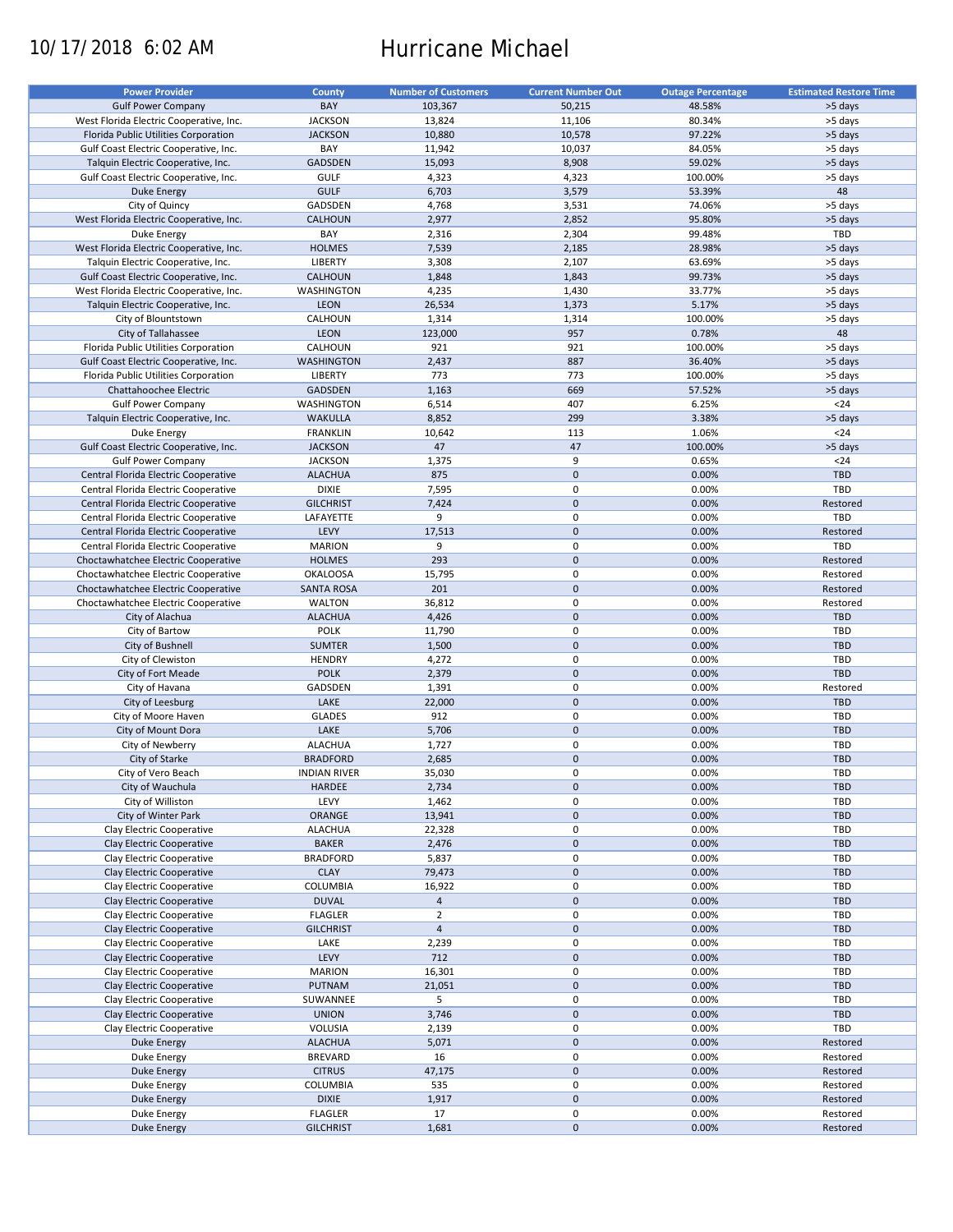### 10/17/2018 6:02 AM Hurricane Michael

| Duke Energy                                        | <b>HAMILTON</b>     | 3,021          | 0                   | 0.00% | Restored   |
|----------------------------------------------------|---------------------|----------------|---------------------|-------|------------|
| <b>Duke Energy</b>                                 | HARDEE              | 2,746          | $\mathbf 0$         | 0.00% | Restored   |
|                                                    |                     |                |                     |       |            |
| Duke Energy                                        | <b>HERNANDO</b>     | 11,823         | 0                   | 0.00% | Restored   |
| <b>Duke Energy</b>                                 | <b>HIGHLANDS</b>    | 54,128         | $\mathbf 0$         | 0.00% | Restored   |
|                                                    |                     | 24             | 0                   | 0.00% |            |
| Duke Energy                                        | HILLSBOROUGH        |                |                     |       | Restored   |
| <b>Duke Energy</b>                                 | <b>JEFFERSON</b>    | 4,829          | $\mathbf 0$         | 0.00% | Restored   |
| Duke Energy                                        | LAFAYETTE           | 880            | 0                   | 0.00% | Restored   |
|                                                    |                     |                | $\mathbf 0$         |       |            |
| <b>Duke Energy</b>                                 | LAKE                | 85,247         |                     | 0.00% | Restored   |
| Duke Energy                                        | LEON                | 66             | 0                   | 0.00% | Restored   |
| Duke Energy                                        | LEVY                | 3,840          | $\mathbf 0$         | 0.00% | Restored   |
|                                                    |                     |                |                     |       |            |
| Duke Energy                                        | <b>MADISON</b>      | 4,037          | 0                   | 0.00% | Restored   |
| <b>Duke Energy</b>                                 | <b>MARION</b>       | 66,784         | $\mathbf 0$         | 0.00% | Restored   |
| Duke Energy                                        | ORANGE              | 370,927        | 0                   | 0.00% | Restored   |
|                                                    |                     |                |                     |       |            |
| Duke Energy                                        | <b>OSCEOLA</b>      | 48,545         | $\mathbf 0$         | 0.00% | Restored   |
| Duke Energy                                        | PASCO               | 140,774        | 0                   | 0.00% | Restored   |
| <b>Duke Energy</b>                                 | <b>PINELLAS</b>     | 526,150        | $\mathbf 0$         | 0.00% | Restored   |
|                                                    |                     |                |                     |       |            |
| Duke Energy                                        | <b>POLK</b>         | 103,167        | $\pmb{0}$           | 0.00% | Restored   |
| <b>Duke Energy</b>                                 | SEMINOLE            | 154,215        | $\pmb{0}$           | 0.00% | Restored   |
|                                                    |                     |                |                     |       |            |
| Duke Energy                                        | SUMTER              | 10,453         | $\pmb{0}$           | 0.00% | Restored   |
| <b>Duke Energy</b>                                 | SUWANNEE            | 833            | $\pmb{0}$           | 0.00% | Restored   |
| Duke Energy                                        | <b>TAYLOR</b>       | 6,261          | $\pmb{0}$           | 0.00% | Restored   |
|                                                    |                     |                |                     |       |            |
| <b>Duke Energy</b>                                 | <b>VOLUSIA</b>      | 81,049         | $\pmb{0}$           | 0.00% | Restored   |
| Duke Energy                                        | WAKULLA             | 7,063          | 0                   | 0.00% | Restored   |
|                                                    | <b>ESCAMBIA</b>     |                | $\pmb{0}$           |       |            |
| Escambia River Electric Cooperative, Inc.          |                     | 3,452          |                     | 0.00% | <b>TBD</b> |
| Escambia River Electric Cooperative, Inc.          | <b>SANTA ROSA</b>   | 7,544          | 0                   | 0.00% | TBD        |
| Florida Keys Electric Cooperative                  | <b>MONROE</b>       | 31,941         | $\pmb{0}$           | 0.00% | <b>TBD</b> |
|                                                    |                     |                |                     |       |            |
| Florida Power and Light Company                    | <b>ALACHUA</b>      | 1,245          | $\pmb{0}$           | 0.00% | TBD        |
| Florida Power and Light Company                    | <b>BAKER</b>        | 5,516          | $\pmb{0}$           | 0.00% | <b>TBD</b> |
| Florida Power and Light Company                    | <b>BRADFORD</b>     | 4,070          | 0                   | 0.00% | TBD        |
|                                                    |                     |                |                     |       |            |
| Florida Power and Light Company                    | <b>BREVARD</b>      | 312,828        | $\mathsf{O}\xspace$ | 0.00% | <b>TBD</b> |
| Florida Power and Light Company                    | <b>BROWARD</b>      | 939,530        | 0                   | 0.00% | TBD        |
| Florida Power and Light Company                    | <b>CHARLOTTE</b>    | 116,579        | $\pmb{0}$           | 0.00% | <b>TBD</b> |
|                                                    |                     |                |                     |       |            |
| Florida Power and Light Company                    | <b>CLAY</b>         | 910            | 0                   | 0.00% | <b>TBD</b> |
| Florida Power and Light Company                    | <b>COLLIER</b>      | 215,499        | $\mathsf{O}\xspace$ | 0.00% | <b>TBD</b> |
|                                                    |                     |                |                     |       |            |
| Florida Power and Light Company                    | COLUMBIA            | 14,144         | 0                   | 0.00% | TBD        |
| Florida Power and Light Company                    | <b>DESOTO</b>       | 16,855         | $\pmb{0}$           | 0.00% | <b>TBD</b> |
| Florida Power and Light Company                    | <b>DUVAL</b>        | 9              | 0                   | 0.00% | TBD        |
|                                                    |                     |                |                     |       |            |
| Florida Power and Light Company                    | <b>FLAGLER</b>      | 59,608         | $\pmb{0}$           | 0.00% | <b>TBD</b> |
| Florida Power and Light Company                    | <b>GLADES</b>       | 3,508          | $\pmb{0}$           | 0.00% | TBD        |
| Florida Power and Light Company                    | HARDEE              | 33             | $\mathbf 0$         | 0.00% | <b>TBD</b> |
|                                                    |                     |                |                     |       |            |
| Florida Power and Light Company                    | <b>HENDRY</b>       | 9,892          | $\pmb{0}$           | 0.00% | TBD        |
| Florida Power and Light Company                    | <b>HIGHLANDS</b>    | 519            | $\mathbf 0$         | 0.00% | <b>TBD</b> |
|                                                    |                     |                |                     |       |            |
| Florida Power and Light Company                    | <b>INDIAN RIVER</b> | 57,796         | $\pmb{0}$           | 0.00% | TBD        |
| Florida Power and Light Company                    | LEE                 | 266,497        | $\mathbf 0$         | 0.00% | <b>TBD</b> |
| Florida Power and Light Company                    | MANATEE             | 188,203        | 0                   | 0.00% | TBD        |
|                                                    |                     |                |                     |       |            |
| Florida Power and Light Company                    | <b>MARTIN</b>       | 94,739         | $\mathbf 0$         | 0.00% | <b>TBD</b> |
| Florida Power and Light Company                    | MIAMI-DADE          | 1,138,406      | 0                   | 0.00% | TBD        |
| Florida Power and Light Company                    | <b>MONROE</b>       | 94             | $\mathbf 0$         | 0.00% | <b>TBD</b> |
|                                                    |                     |                |                     |       |            |
| Florida Power and Light Company                    | <b>NASSAU</b>       | 22,701         | 0                   | 0.00% | TBD        |
| Florida Power and Light Company                    | OKEECHOBEE          | 20,142         | $\pmb{0}$           | 0.00% | <b>TBD</b> |
|                                                    |                     |                |                     |       |            |
| Florida Power and Light Company                    | ORANGE              | 3              | 0                   | 0.00% | TBD        |
| Florida Power and Light Company                    | <b>OSCEOLA</b>      | $\overline{3}$ | $\mathbf 0$         | 0.00% | <b>TBD</b> |
| Florida Power and Light Company                    | PALM BEACH          | 750,041        | 0                   | 0.00% | TBD        |
|                                                    |                     |                |                     |       |            |
| Florida Power and Light Company                    | <b>PUTNAM</b>       | 20,144         | $\mathsf{O}\xspace$ | 0.00% | <b>TBD</b> |
| Florida Power and Light Company                    | SARASOTA            | 270,158        | 0                   | 0.00% | TBD        |
| Florida Power and Light Company                    | SEMINOLE            |                | $\mathsf{O}\xspace$ | 0.00% | <b>TBD</b> |
|                                                    |                     | 55,586         |                     |       |            |
| Florida Power and Light Company                    | ST. JOHNS           | 91,015         | 0                   | 0.00% | TBD        |
| Florida Power and Light Company                    | ST. LUCIE           | 129,369        | $\mathsf{O}\xspace$ | 0.00% | <b>TBD</b> |
|                                                    |                     |                |                     |       |            |
| Florida Power and Light Company                    | SUWANNEE            | 5,025          | 0                   | 0.00% | TBD        |
| Florida Power and Light Company                    | <b>UNION</b>        | 1,637          | $\pmb{0}$           | 0.00% | <b>TBD</b> |
| Florida Power and Light Company                    | VOLUSIA             | 179,598        | 0                   | 0.00% | TBD        |
|                                                    |                     |                |                     |       |            |
| Florida Public Utilities Corporation               | NASSAU              | 15,989         | $\mathsf{O}\xspace$ | 0.00% | Restored   |
| Fort Pierce Utilities Authority                    | ST. LUCIE           | 27,630         | 0                   | 0.00% | TBD        |
| Gainesville (Gainesville Regional Utilities - GRU) | <b>ALACHUA</b>      | 94,473         | $\pmb{0}$           | 0.00% | <b>TBD</b> |
|                                                    |                     |                |                     |       |            |
| Glades Electric Cooperative, Inc.                  | <b>GLADES</b>       | 3,015          | 0                   | 0.00% | TBD        |
| Glades Electric Cooperative, Inc.                  | HARDEE              | $\mathbf 0$    | $\pmb{0}$           |       | <b>TBD</b> |
|                                                    |                     |                |                     |       | <b>TBD</b> |
| Glades Electric Cooperative, Inc.                  | <b>HENDRY</b>       | 3,530          | 0                   | 0.00% |            |
| Glades Electric Cooperative, Inc.                  | <b>HIGHLANDS</b>    | 7,321          | $\pmb{0}$           | 0.00% | TBD        |
| Glades Electric Cooperative, Inc.                  | OKEECHOBEE          | 2,278          | 0                   | 0.00% | <b>TBD</b> |
|                                                    |                     |                |                     |       |            |
| Green Cove Springs Electric                        | <b>CLAY</b>         | 3,889          | $\mathsf{O}\xspace$ | 0.00% | TBD        |
| Gulf Coast Electric Cooperative, Inc.              | <b>WALTON</b>       | 100            | 0                   | 0.00% | TBD        |
| <b>Gulf Power Company</b>                          | <b>ESCAMBIA</b>     | 152,984        | $\pmb{0}$           | 0.00% | Restored   |
|                                                    |                     |                |                     |       |            |
| <b>Gulf Power Company</b>                          | <b>HOLMES</b>       | 2,572          | 0                   | 0.00% | Restored   |
| <b>Gulf Power Company</b>                          | <b>OKALOOSA</b>     | 94,172         | $\mathsf{O}\xspace$ | 0.00% | Restored   |
|                                                    |                     |                |                     |       |            |